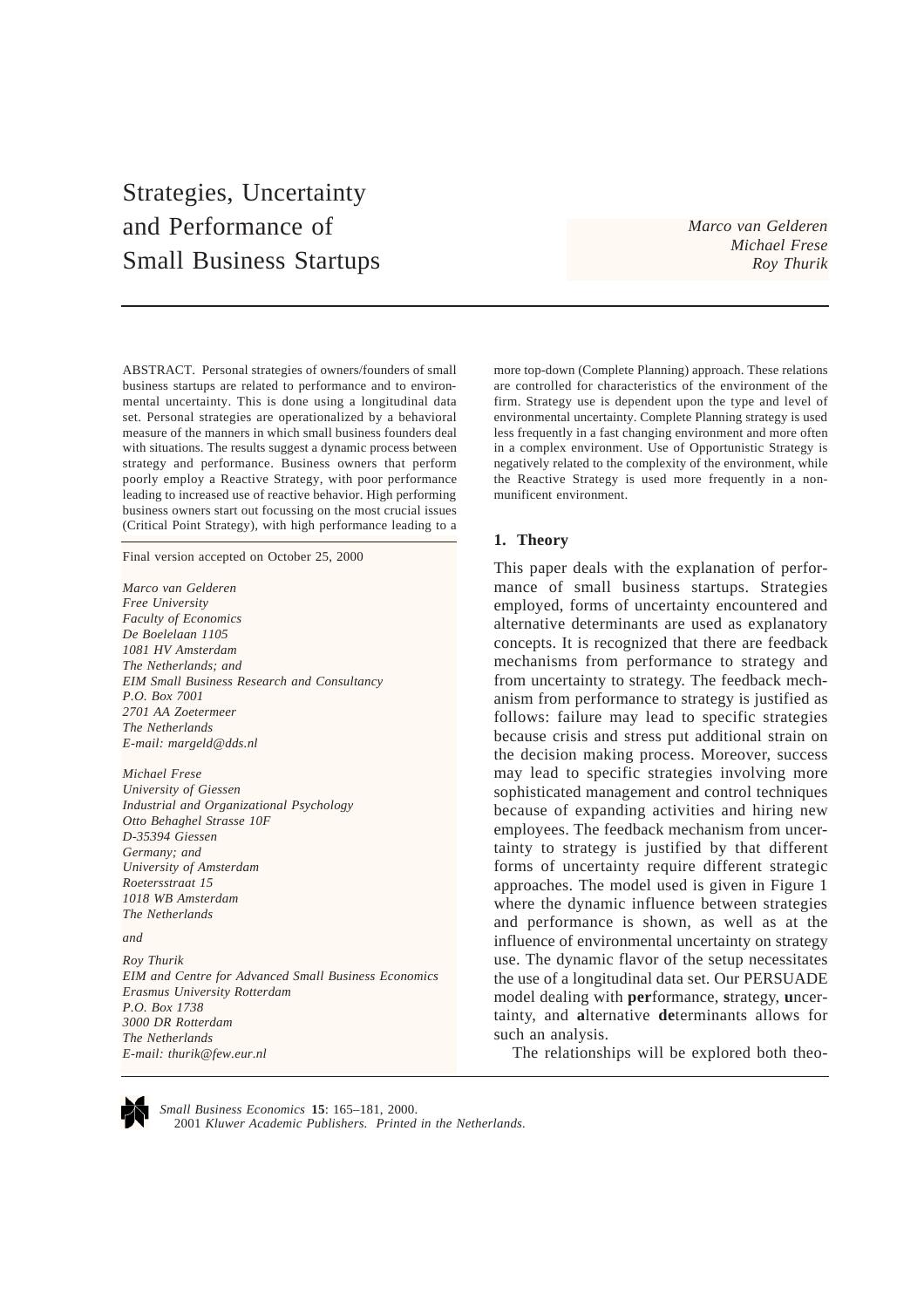

Figure 1. PERSUADE model: **per**formance, **s**trategy, **u**ncertainty, and **a**lternative **de**terminants.

retically and empirically. This chapter starts out with introducing a psychological conceptualization of strategy. Because of the dominant influence of the founder on his business, we argue that how the business starter goes about things, can be regarded as the strategy of his business (section 1). The personal strategies that s/he uses influence the performance of his or her firm. In turn, performance is bound to influence strategy use (section 2). Strategy use is not only psychologically determined but is also influenced by the environment the business is operating in. For characterizing the environment, we have chosen the concept of environmental uncertainty which we think is fundamental to studying entrepreneurship (section 3) The environment of the business is operationalized by distinguishing between different forms of environmental uncertainty (section 4) which have consequences for the strategy chosen (section 5). These relationships were tested on a sample of 49 entrepreneurs. The relation between performance and strategy is investigated in a longitudinal setting; the relation between uncertainty and strategy in a crosssectional one.

## 1.1. *Psychological strategies in entrepreneurship*

Most research on strategies has focussed on organizational strategies and their relationships with success (Hart and Banbury, 1994). This has been criticized as one-sided. For example, Rajagopolan, Rasheed, and Datta (1993) suggested looking at the individual and psychological level as well. In the case of small business start-ups, this is actually called for. The pervasive influence of founders on their firms, and their dominance in

making decisions, enables to assume a high degree of equivalence between the individual and the organizational levels of analysis (Dickson and Weaver, 1997). On the individual level, strategies can be regarded as plans for actions that influence how we are doing things (Hacker, 1989). When people deal with situations, they are following a strategy of action, regardless of the degree of rationality and explicitness. Strategy in the psychological sense is defined as a sequence of means to achieve a goal (Miller, Galanter, and Pribram, 1960). The function of a strategy is to deal with uncertain situations because a strategy presents a template that can be applied in various situations. Thus, it helps to deal with the limited processing capacity of the human mind (Frese and Zapf, 1994; Hacker, 1989; Kahneman, 1973). These psychological process characteristics are not the same as personality variables nor are they completely determined by the situation. People use strategies in different combinations and according to different situations. We do not study the personality but rather his actions (Epstein and O'Brien, 1985; Frese, 2000). However, people do have preferences for certain strategies.

Our concept of strategy emphasizes how an entrepreneur tries to reach a goal, and therefore takes a process approach to strategy (Austin and Vancouver, 1996; Dess, Lumpkin and Covin, 1997; Hart, 1992; Olson and Bokor, 1995; Rajagopolan et al., 1993). By doing so we disregard strategy content, for example low costs, differentiation or niche (Porter, 1980). Instead we focus on the manner in which one deals with situations (amongst which is strategy content). There are four important – albeit at first sight superficial – differences between strategy in a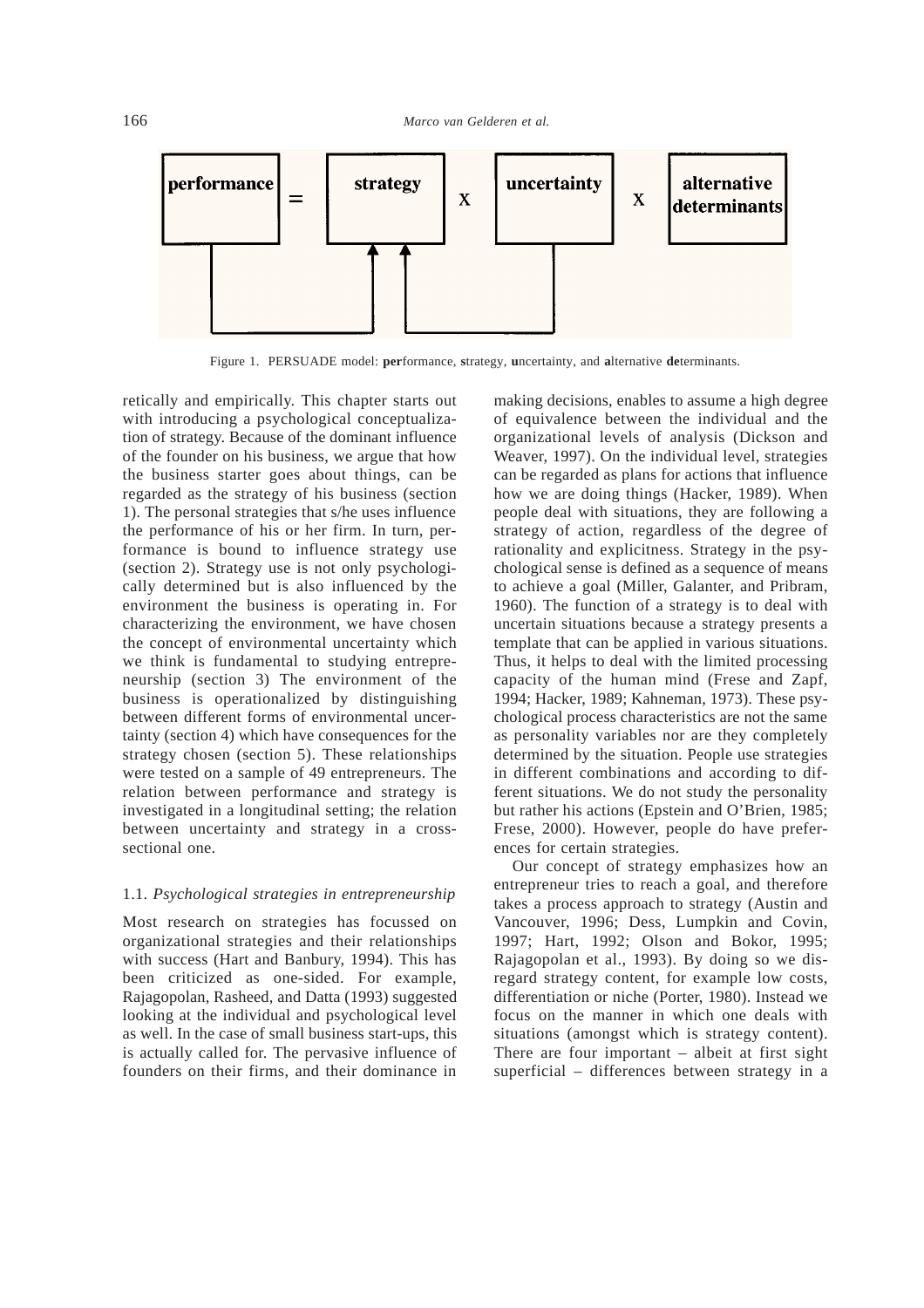psychological sense and strategy as used in the strategic management literature. *First*, our concept of strategy applies a different time frame when compared to what strategic management implies. In the present study on strategy of business owners, we are concerned both with very short (finding good customers immediately) as well as long term time frames (finding customers during the next ten years). In contrast, strategic management is usually concerned primarily with a long-term orientation of the business. *Second*, in strategic management, strategy is usually conceived to be the result of a choice. A company can either have a strategy or not. A strategy hinges on having made a decision which goals are important to reach. In the psychological sense, it is impossible to have no strategy. For example, even in the case where there is no a priori plan what to do on a Sunday morning, the mere thought of going out to each brunch is already a rudimentary strategy in this sense. In this view, any goal directed behavior is connected to some kind of strategy (Miller et al., 1960). *Third*, our concept of strategy is not necessarily related to matters of value or importance. Whether a goal is important or not, in the psychological sense a strategy is used. In the strategic management sense, strategy is about important or fundamental goals only. *Fourth*, strategy in the sense of strategic management is usually externalized in a written strategic plan. In our view, we call it strategy both in the case of a carefully followed written down plan of and in the case of a loosely followed sketch in the mind of the business owner. In fact, he or she may not even be aware that there is a certain type of strategy underlying his or her behaviors.

By using a psychological process conceptualization of strategy, we hope to learn more about strategy processes of small business founders, eventually leading to a better knowledge of the micro processes of organizational strategy development (Rajagopolan et al., 1993).

## 1.2. *Proposed psychological strategies and their*  1.2. *relationships with performance*

Cognitive and action theories have differentiated the following process characteristics of strategies (Hacker, 1986; Hayes-Roth and Hayes-Roth, 1979; Zempel, 1994): Reactive, Complete Planning, Opportunistic, and Critical Point Strategies. *Reactive Strategy* implies that one is driven by the situation, makes little proactive use of information and that actions are not planned. In contrast, a person using a *Complete Planning Strategy* plans ahead and actively structures the situation. Thus, Complete Planning Strategy implies a comprehensive representation of the work process, a long time frame to plan ahead, a large inventory of signals, clear knowledge and anticipation of error situations, and a proactive orientation (Frese and Zapf, 1994; Hacker, 1986). An *Opportunistic Strategy* starts out with some form of rudimentary planning. The person using an Opportunistic Strategy deviates from these plans easily when opportunities occur (Hayes-Roth and Hayes-Roth, 1979; Palatano and Seifert, 1997). Plans are constantly being adjusted. Thus, this strategy is not top-down and systematic. On the other hand, Opportunistic Strategy is not completely driven by the situation as is the Reactive Strategy. It is much more proactive. The *Critical Point Strategy* (Zempel, 1994) starts out with the most difficult, the most unclear, and the most important point and plans and acts departing from this main point without any planning of other points. Only after solving the first critical point, further steps may be taken. Thus, one has a clear goal in mind and one concentrates on it and on the main issues of one's tasks – it can be conceived of as main-issue-planning.

The four strategies – Reactive, Opportunistic, Complete Planning and Critical Point – are differentially geared toward the situation or toward one's goals (Frese, Stewart and Hannover, 1987). If one is oriented toward the situation, there are two opportunities: one can either be reactive to the situation (Reactive Strategy) or one can have a multidirectional planning with an emphasis on using opportunities which one proactively searches for (Opportunistic Strategy). If one is goal oriented, one can have either a top-down approach using a completely worked out plan (Complete Planning Strategy) or one can plan locally for things of particular importance (Critical Point Strategy).

The strategy processes are concerned with the manner in which firm starters deal with situations and are therefore applicable to any content, whether it is of a strategic nature or not. For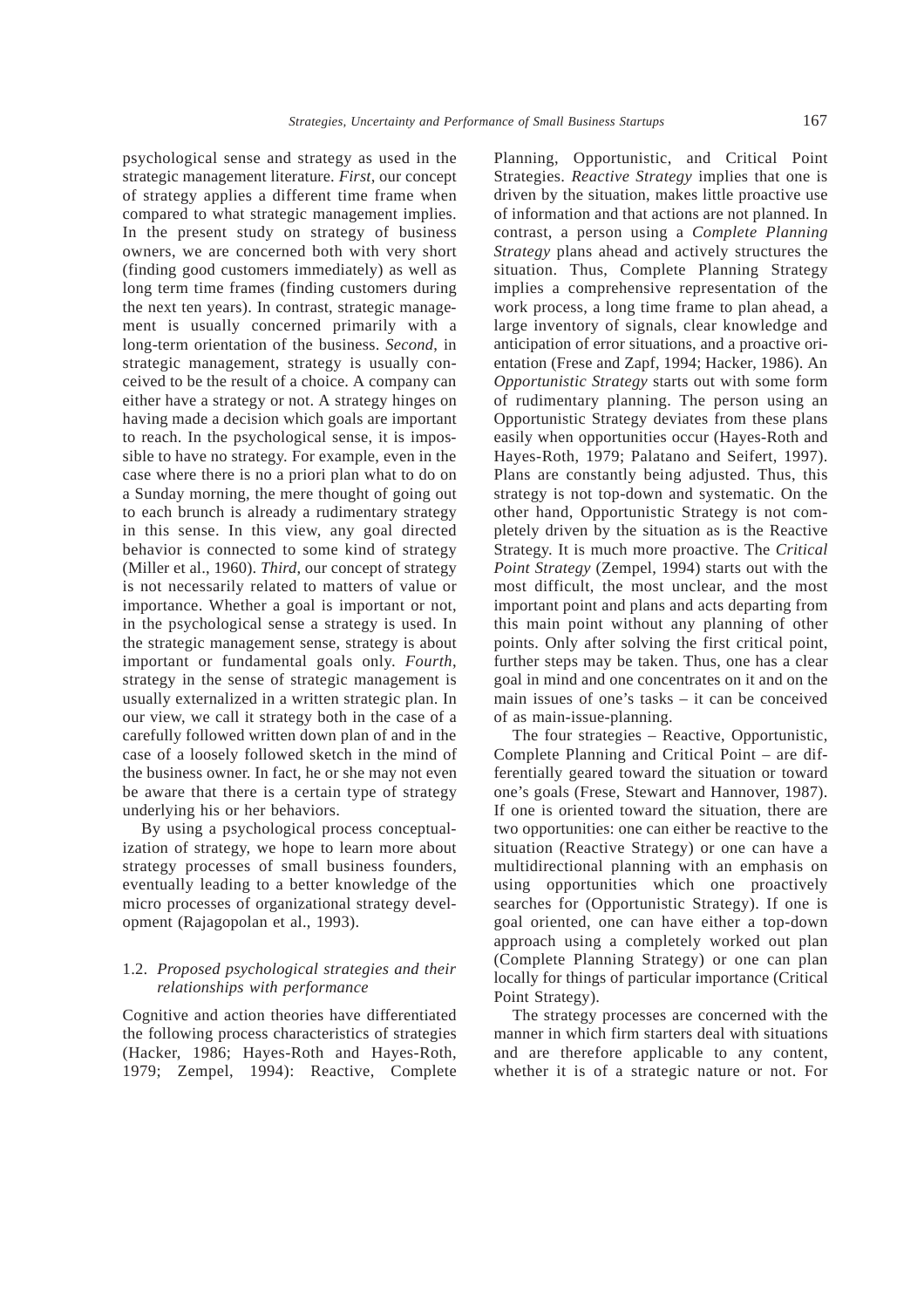example, an aggressive competitive "outdo the competitor" strategy can be done in terms of Complete Planning, Critical Point, Opportunistic or Reactive. This also applies to arranging a party for the employees. Also Reactive Strategy merely refers to the approach that is used by the business owner and does not refer to the situation the business is in. For example when a new organisation is forced to lower expenses and reacts with a cost-cutting operation, this operation can also be executed using a Complete Planning, Critical Point, Opportunistic or Reactive strategy.

Our categorization of strategies shows some resemblance to typologies of organizational strategy processes (Hart and Banbury, 1994). For example, Miles and Snow (1978) developed a typology with the Reactor using a Reactive Strategy, the Prospector using an Opportunistic Strategy, and the Analyzer using a Complete Planning Strategy (Doty, Glick and Huber, 1993). Their concept of Defender has no equivalence in our categorization. There are also similarities to a typology suggested by Mintzberg (1978) with the Rational Mode being similar to our Complete Planning and the Entrepreneurial Mode being similar to our Opportunistic Strategy. The third mode – the Bargaining Mode – only pertains to large companies and, therefore, has no equivalence in our categorizations.

Strategies should be differentially related to success of small business entrepreneurs. Frese, van Gelderen and Ombach (2000) found the Critical Point Strategy to be positively related to performance. However, we also assume that this relationship will be modified by the life cycle situation (Kimberly and Miles, 1980) of a firm. Complete Planning and Critical Point Strategies share an emphasis on structure and goal setting. However, for start-up firms the first years are usually fraught with a high degree of uncertainty and the necessity to make quick decisions (Bhide, 1994). Therefore, the Critical Point Strategy will be useful particularly in the early phase of a business when entrepreneurs are constantly working at a high level of load of their processing capacity. Lumpkin and Dess (1996) argue similarly for the superiority of a simple strategy for young firms. In this period a pure Complete Planning Strategy carries costs as it takes time and effort to plan for all sorts of eventualities (Bhide, 1994). Later, there may be advantages to using a Complete Planning Strategy, as it helps dealing with a more complex organization.

An Opportunistic Strategy may be useful in the early phase of one's career as a small business owner. Here it is important to be susceptible to opportunities. However, many small business entrepreneurs are forced to produce some kind of plan to obtain financing from a bank. Therefore, opportunistic strategies may actually be used prior to borrowing money. In a later phase acting in a proactive way on opportunities can be a good strategy too. However, an Opportunistic Strategy carries the risk of losing sight of ones goals if one is jumping from one opportunity to another. Thus, it is hard to develop a specific hypothesis for the relation between Opportunistic Strategy and firm performance. For this strategy our research has an exploratory character.

The Reactive Strategy should be the least effective strategy, regardless of the stage of the success cycle a business is in. (We prefer the term success cycle over life cycle, since conceptually the amount of success of a business is meant, not the age of a business). Here people do not choose a plan of action and do not have clear-cut plans but are at the mercy of situational influences without anticipating them. Blue and white-collar employees using this strategy have been shown to be less effective (Hacker, 1992).

Our first pilot interviews convinced us that we needed to have a fifth category. As opposed to the strategies discussed up to this point, people sometimes rely only upon their routines without any explicit decision for a strategy. For this reason, we added routine or *Habit* as a fifth category. This category refers to a standardized approach that has been developed in redundant environments. When using this approach, there is little learning, because one essentially does things "the same way as always". There is no fine-tuning to changing environmental circumstances. This fifth category has a justification also in the framework of action theory (Frese and Zapf, 1994). There is a debate in the literature whether inertia or routinization helps or hinders performance (Meeus and Oerlemans, 2000), depending on whether one takes an ecological or evolutionairy perspective. However, in our conceptualization habit refers only to a specific type of routinization, in which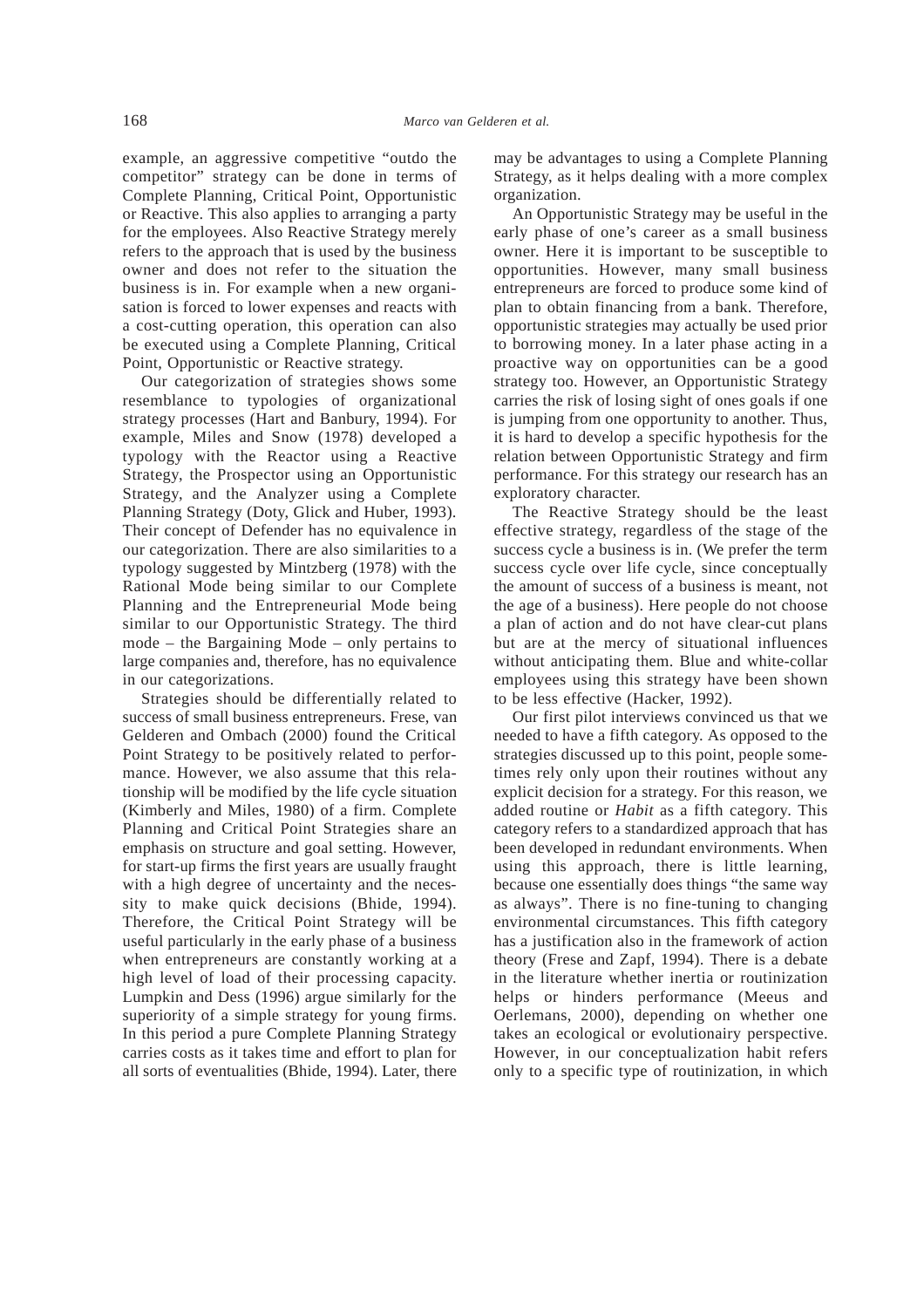one neither plans nor reacts. A firm owner consistently planning or reacting would not be classified as using a habit strategy, but rather as using a planning resp. reactive strategy. Also, we expect habit to be used by a minor fraction of the small firm starters. Therefore, no hypothesis with regard to habit is developed.

The unfolding of process characteristics of strategies over time is complex. We already referred to the expectation that differences in the effectiveness of strategies depend on the stage of the business success (or life) cycle. Additionally, we assume that success is not only a dependent variable. Changes in the success status of firms should also affect their strategies. For example, failure may lead to reactive strategies, because crisis and stress put additional strain on the decision making process. This leads one to be cognitively parsimonious by simply reacting to situational demands. Similarly, success may lead to an increased use of the Complete Planning Strategy because expanding activities and hiring new employees leads to the necessity to develop more sophisticated management and control techniques (Ketchen, Thomas and McDaniel, 1996). Also, success provides feedback about which practices are successful and which are not. This results in planning successful practices. Organizations show an upward or downward spiral (Hambrick and D'Aveni, 1988; Weitzel and Jonsson, 1989) leading to exceptional success or organizational death.

Our conceptualization of process characteristics of action strategies leads to the following hypotheses:

- *Hypothesis 1:* There is a circular process of Reactive Strategy and failure; a Reactive Strategy leads to less success and failure leads to Reactive Strategies.
- *Hypothesis 2:* Similarly, there is a circular process of Critical Point or Complete Planning Strategies and success with Critical Point being connected to success at an earlier phase and success leading to a higher use of Complete Planning Strategies.

No specific hypotheses are advanced with regard to Opportunistic Strategies and Habit.

#### 1.3. *Uncertainty in entrepreneurship*

Uncertainty is a concept that is central to entrepreneurship, as emphasized by eminent economists such as Cantillon, Mangoldt, Knight and Keynes (Hebert and Link, 1989; Ekelund and Hebert, 1990). It can be argued that without uncertainty, entrepreneurship would be unnecessary. The East European socialist planning economies have shown this. Here, one aimed at a system of complete planning that would result in optimal resource allocation. However, since uncertainty is a fact of economic life entrepreneurs are needed to arbitrage, to take risks and to innovate (van Dijk and Thurik, 1998). Entrepreneurs are considered to be the primary agents dealing with uncertainty in the economy. Entrepreneurs are called for in the fast changing economic reality of today's society (Audretsch and Thurik, 1997 and 2000; Wennekers and Thurik, 1999; Carree, van Stel, Thurik and Wennekers, 2000; Audretsch, Carree, Van Stel and Thurik, 2000).

Given the importance of uncertainty, it is striking that in neoclassical economics the role of entrepreneurship is limited to the entry that follows profit opportunities (Carree and Thurik, 1995). Neoclassical economics suggests that there are a set of possible outcomes and a set of probabilities that each of these outcomes will actually occur (Varian, 1992). Then, a distinction is made between risk and uncertainty. The distribution of probabilities says something about the amount of risk. If the probabilities are not known, the term true uncertainty is used. In neoclassical economics, the probabilities are usually assumed to be known. With regard to entrepreneurship and entry, the profit opportunities are supposed to be known and accessible to everybody. Therefore, pure uncertainty is commonly disregarded (Choi, 1993; Wubben, 1993).

Economists like Knight and Keynes and economic schools like the Austrians and the Post-Keynesians have given uncertainty more emphasis (Wubben, 1993). They define uncertainty in similar terms, but state that "especially entrepreneurs do not know the full range of outcomes nor their possibilities of occurring" (Lachmann, in Wubben, 1993). In particular, this might be true for start-up entrepreneurs (Bhide, 1994). The new business founders often can not calculate their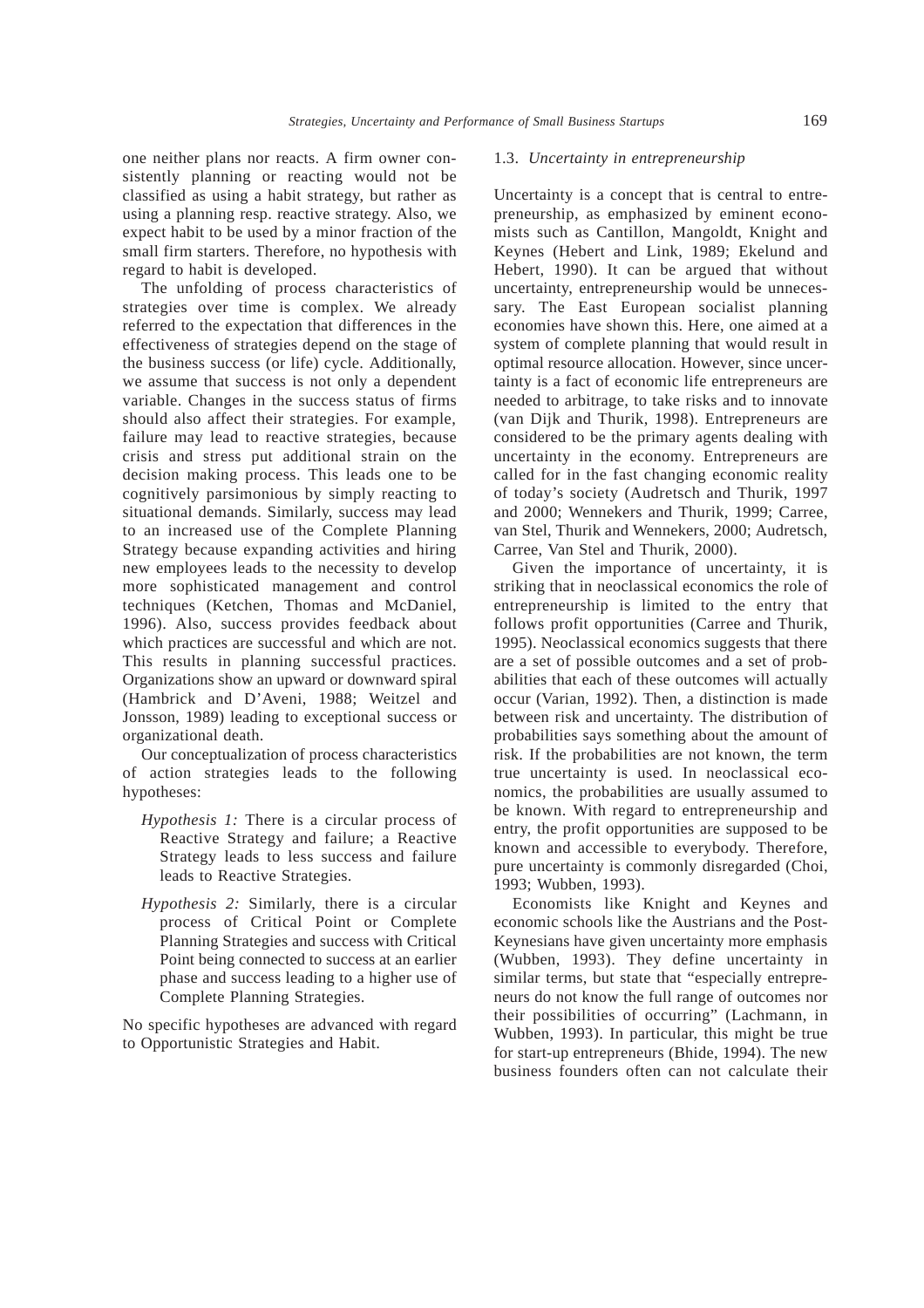future profits in advance. For example, someone who plans a new McDonalds outlet might have a fair estimate of the degree to which this outlet will be a success, due to experiences with all previous outlets. For new business starters this does not hold.

## 1.4. *Proposed forms of uncertainty and their*  1.4. *relationships with performance*

The uncertainty encountered by the entrepreneur can be conceptualized on the industry level, the firm level, and the personal level. On the industry level there are forms of uncertainty the small scale starter usually can not influence and just has to deal with. *First*, there is uncertainty as caused by change and the unpredictability of the economic environment (Miller and Friesen, 1982). Change can be the result of developments in technology, consumer preferences, behavior of competitors, etc. In this sense, uncertainty is related to the passage of time (Choi, 1993). *Second*, man's processing capabilities are limited (Simon, 1956; Kahneman, 1973). Practically, it is not possible to calculate all probable outcomes and their probabilities of occurring. Therefore, entrepreneurs reduce complexity by filtering the information they receive. Complexity refers to the diversity of environmental elements an entrepreneur has to deal with, as well as to the sophistication of knowledge and information required (Vaessen, 1993). *Third*, there is the uncertainty caused by striving with competitors for limited resources. This form is linked up with the construct of munificence (Castrogiovanni, 1991). which refers to the availability of resources relative to the amount of competition.

On the firm level, there is the uncertainty of the entrepreneur about whether his firm will succeed or fail. This is how entrepreneurs commonly understand uncertainty. As with any firm, the startup firm will try to make success as likely as possible. Efforts to do so concern the control of resources, resulting in a smaller amount of resource uncertainty. Unfaithful customers, unreliable suppliers, lack of finance, opportunistic employees are all examples of resource uncertainty. Resource uncertainty measures the uncertainty that remains when the firm starter has dealt with these sources.

On the personal level, uncertainty about success or failure can be caused by uncertainty of the entrepreneur about his own entrepreneurial capacities (Jovanovic, 1982). Issues of self-efficacy have been well researched by Bandura (1977). In this study, industry experience was taken as a proxy.

Finally, uncertainty can be regarded at the information and knowledge level. This last form of uncertainty, knowledge uncertainty, can be regard as a 'meta' category of uncertainty, as all other forms of uncertainty will influence the level of information uncertainty (see Figure 2). Milleken (1987) discerns three forms of uncertainty relating to knowledge. She calls uncertainty about what is currently happening state uncertainty. Uncertainty about the impact of environmental changes on one's firm is called effect uncertainty. Uncertainty about what response options there are and what their impact will be is called response uncertainty. Summarized, this sixth form of uncertainty can be called knowledge uncertainty as it is concerned with a lack of (confidence in) information and knowledge about the economic environment and a lack of knowledge about cause-effect relationships in that environment (Milleken, 1987; Gerloff, Muir and Bodensteiner, 1991; Buchko, 1994).

| level of uncertainty | form of uncertainty (all are forms<br>of knowledge uncertainty) |
|----------------------|-----------------------------------------------------------------|
| individual           | self confidence                                                 |
| firm                 | resource uncertainty                                            |
| industry             | change, complexity, munificence                                 |

Figure 2. Form of uncertainty related to level of analysis.

## 1.5. *Relating forms of uncertainty to*  1.4. *psychological strategies*

How do entrepreneurs react to uncertainty? According to Shackle, uncertainty is a fertile ground for creativity and imagination (Wubben, 1993). Knight proposes that intuition and imagination will supplement the incomplete information one has. On the other hand, Keynes wrote that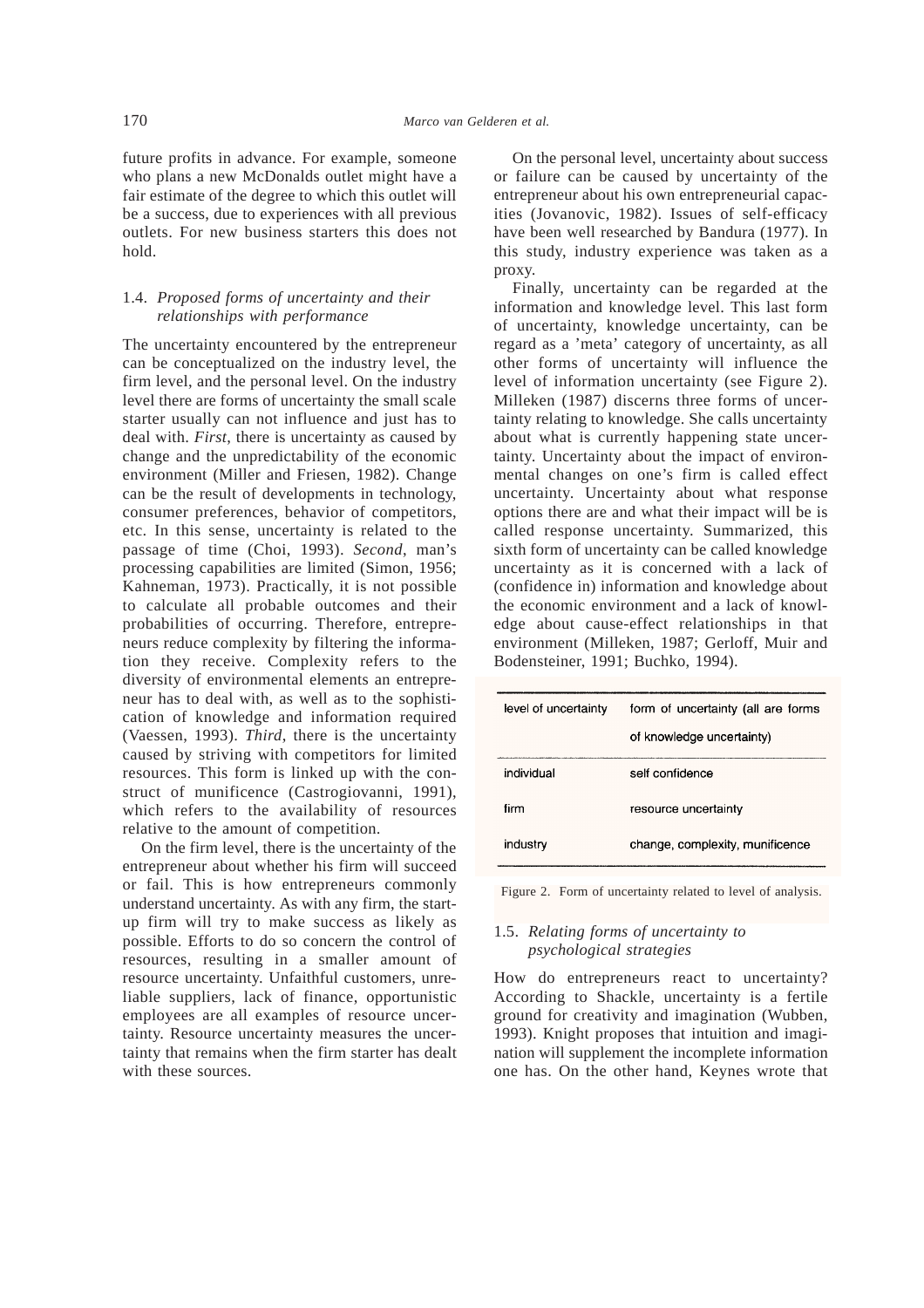when feeling uncertain, entrepreneurs are in an "intermediate domain where one follows conventions, customs and rules of thumb" (Keynes, in Wubben, 1993). Hence, uncertainty can lead to habitual and conventional behavior but also to creative and unconventional behavior. This is reflected also in the unequivocal empirical results in this area. For example, Matthews and Scott (1995) found less planning in an uncertain environment, while Shrader, Mulford and Blackburn (1989) found the opposite.

In relating psychological strategies to forms of uncertainty we limit ourselves to forms of uncertainty on the industry level. These are the dimensions of the environment (Dess and Beard, 1984; Vaessen, 1993) independent of the behavior of the entrepreneur: change, complexity and munificence. Knowledge uncertainty and resource uncertainty are influenced by performance and therefore by the activities of the entrepreneur. Relating psychological strategies to forms of uncertainty dependent on the entrepreneur would introduce a tautology. All three forms of planning (Complete Planning, Critical Point, Opportunistic) will be used to deal with uncertainty. However, in developing our hypotheses we would like to build on the conflicting results mentioned in the previous paragraph, which might be due to disregarding that there are different forms of uncertainty. We propose that a Complete Planning Strategy is a reasonable approach to deal with complexity, but not with change for which an Opportunistic Strategy is more suitable. Concerning a lack of munificence, we assume that it is connected to a Reactive Strategy, as it is more difficult under adverse circumstances to remain proactive and goal-oriented.

This leads to the following hypotheses:

- *Hypothesis 3:* Complexity of the environment will lead to increased use of the Complete Planning Strategy; changeability of the environment will lead to less frequent use of the Complete Planning Strategy.
- *Hypothesis 4:* Changeability of the environment will lead to the increased use of the Opportunistic Strategy; complexity of the environment will lead to less frequent of the Opportunistic Strategy.

*Hypothesis 5:* A lack of munificence in the environment will lead to more use of the Reactive Strategy.

No hypothesis is developed with regard to Critical Point Strategy and Habit.

#### **2. Method**

#### 2.1. *Sample*

Our sample consists of small business founders in Amsterdam, the Netherlands. We concentrate our efforts on starters because usually start-up firms are small and the owner's influence is high. We selected a sample of firm owners with less than 50 employees and who had founded their firm during the previous five years. This selection was made from a random list of firms supplied by the chamber of commerce. All entrepreneurs in Holland are required to register with the chamber of commerce. Business owners came from various industries. We did not differentiate between "entrepreneurs" and "shopkeepers" (Carland, Hoy, Boulton and Carland, 1984), as the sample was selected without regard of growth orientation. However, we did exclude retail, repair shops, bars, and restaurants because we chose industries that allowed a high degree of freedom to maneuver and that were of moderate to high complexity.

Of the 236 contacted, 60 did not fall into our sample description and 76 declined to participate. This led to a sample of 100 founders. Additionally, we excluded 20 who were no founders, had no employees, or who set up shop only recently. Of the 80 participants of the initial sample (*t*1), 49 participated again in the follow up (*t*2) that took place 16 months later. Our sample was mainly male, highly educated, and starting with a small amount of start-up capital.

### 2.2. *Operationalization of the Variables*

Structured and coded interviews as well as questionnaires were used. All the means, standard deviations and ranges of the variables are included in Table I. Some descriptive statistics for the initial full sample at  $t1$  ( $n = 80$ ) are given in Frese, van Gelderen and Ombach (2000). By and large the alphas and interrater reliabilities are adequate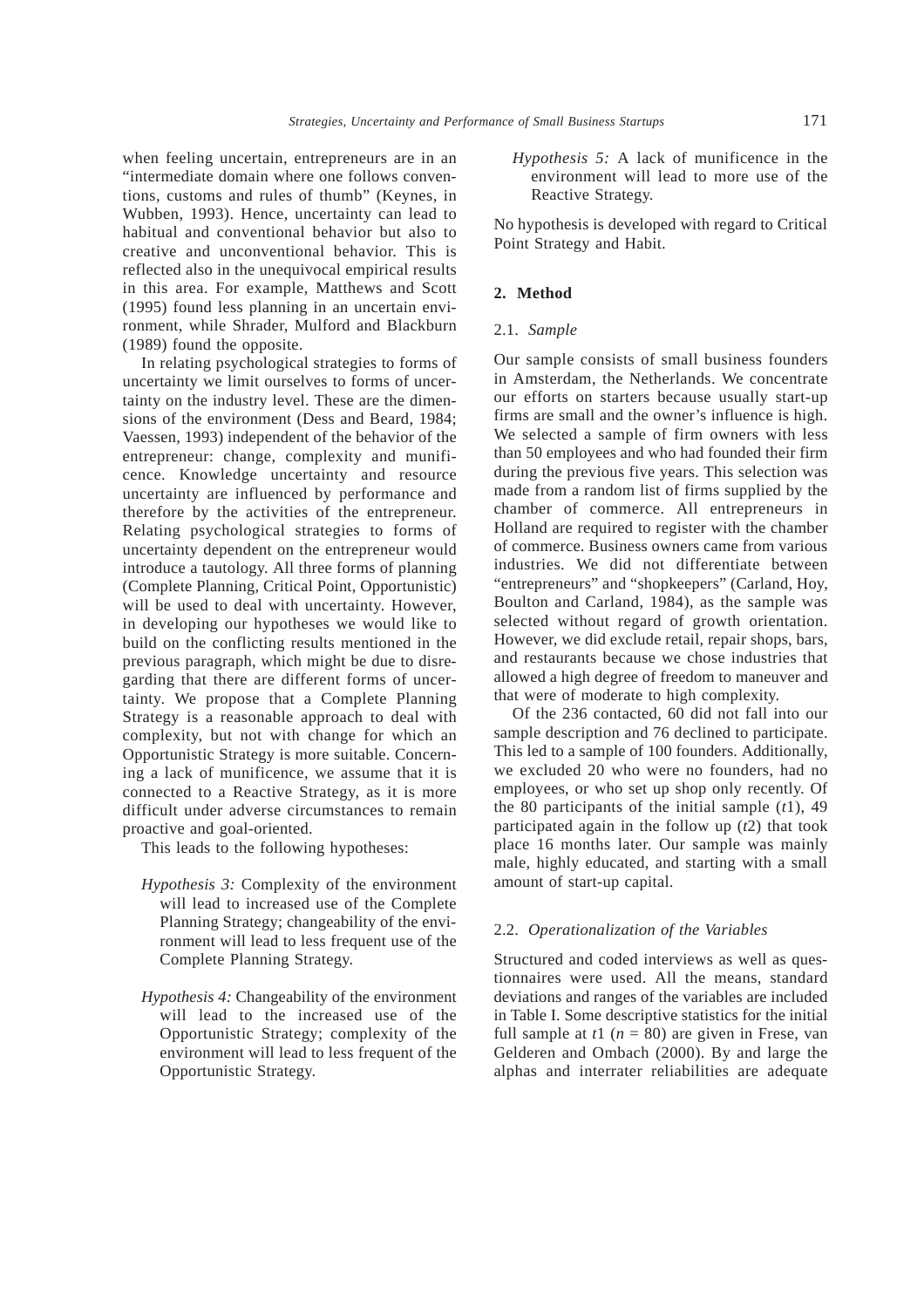TABLE I Characteristics of the initial sample

| Variable                       | Percentage |
|--------------------------------|------------|
| Sex                            |            |
| Male                           | 85         |
| Female                         | 15         |
| Education                      |            |
| Academic                       | 52         |
| Non academic                   | 39         |
| Not known                      | 9          |
| Industry                       |            |
| Production                     | 32         |
| Trade                          | 28         |
| Service                        | 37         |
| Not classifiable               | 3          |
| Innovativeness                 |            |
| Technologically innovative     | 21         |
| Not technologically innovative | 79         |
| Number of employees            |            |
| $1$ to $10$                    | 82         |
| 11 to 50                       | 18         |
| Amount of start-up capital     |            |
| Less than \$50.000             | 55         |
| \$50.000-\$1.5 million         | 35         |
| Not known                      | 10         |
| Average age of the founder     | 35 years   |
| Average age of the company     | 4 years    |
|                                |            |

(Nunnally, 1978). A procedure of mean substitution of items in scales was used to reduce the problem of missing data. Below we will discuss the variables according to the classification our PERSUADE model as given in Figure 1.

*Success variables.* Both economic and personal success measures were used. The use of multiple measures of success in entrepreneurship research is advocated because any one measure is prone to errors due to the fiscal structure, to memory problems, reporting biases (e.g., social desirability), etc. *Economic success* includes growth of turnover, profit, investments, personnel, and personal income since the start of the company. Changes in turnover, profit and investment were measured by asking the business owners to represent the changes from the start of the company to the present time using a graph. This measure was modeled after a measure used by Brüderl et al. (1992). These curves were rated on a scale from

1–5 (the interrater reliability was  $r = 0.96$ ). Data on the amount of employees and on the business owner's personal income were ascertained in the questionnaire for each year since start-up. These numbers were also transformed into numbers between 1 and 5. *Personal success* was assumed to depend upon the extent of start-up goals realized. In addition, nine questions on success were asked. We combined the personal and economic success into a total success score. This final total success scale consisting of six variables – turnover, profit, personnel, personal income, goal reaching and subjective success – had a Cronbach alpha of 0.73 at  $t1$  ( $n = 80$ ) and 0.65 at  $t^2$  ( $n = 49$ ), with investments being excluded because of a low item-rest correlation.

*Action strategies.* Following Gartner (1988), a measure of strategy use was developed reflecting actual behavior. We used a behavior event procedure (Spencer and Spencer, 1993) to analyze action strategies in an interview. This procedure means that interviewees are asked about past events. The strategies could be better ascertained in an interview because the interviews allowed us to probe into the answers. Moreover action strategies are better described in stories told by the interviewees than by the sole use of questionnaire items. Structured interviews often have very good validities as meta-analyses show (Wiesner and Cronshaw, 1988). In the first wave (Frese, van Gelderen and Ombach, 2000), the business owners were asked to report upon common aspects of running a business, like getting customers, acquiring personnel and product development. They were asked to give concrete examples of what they were actually doing. In the second wave, the use of action strategies was ascertained by asking the participants how they dealt with economic uncertainties. The interviewers asked several questions to force the interviewees to become more concrete and to make it possible to decide on the differential diagnosis of the strategies.

The coding was done by two (*t*1) or one interviewer (*t*2) who listened to the tapes and gave ratings on the action strategies. For details see Frese, van Gelderen and Ombach (2000). Interrater reliability for the five strategies was on average 0.75 (between 0.63 and 0.90) at *t*1. These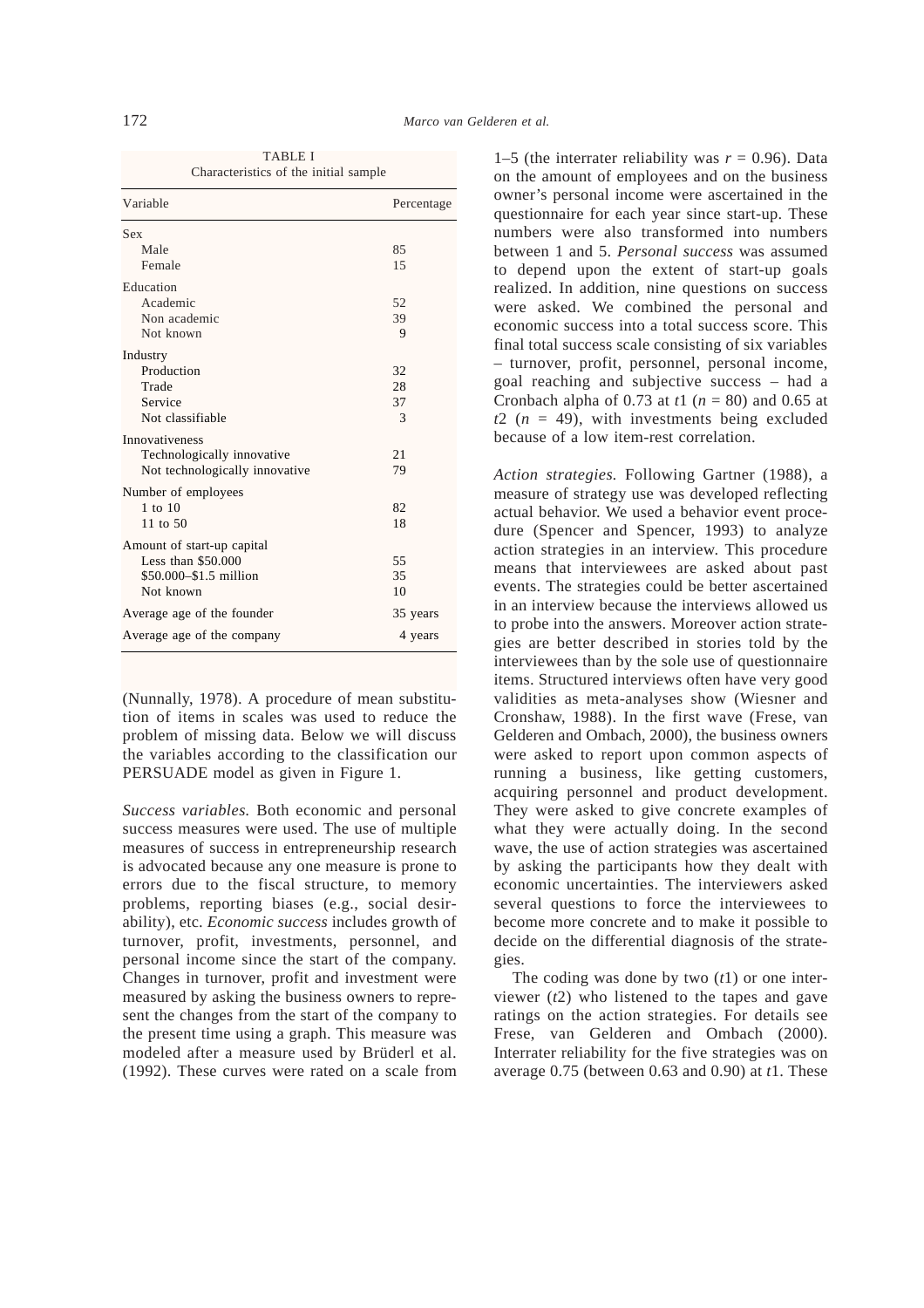are adequate reliabilities. Our measurement approach is ipsative (forced choice) as the subjects and the interviewers were supposed to add up all the action strategies to a total of 100%. For example a firm starter could be using 40% Critical Point, 30% Opportunistic, and 30% Complete Planning Strategy. This approach explicitly recognizes firm owners make hybrid use of strategies rather than using a single strategy exclusively. An ipsative measurement has advantages and disadvantages (Bartram, 1996; Baron, 1996; Cornwall and Dunlop, 1994; Saville and Willson, 1991). The advantage is that people are forced to make deliberate comparisons and that the scaling of the strategies is done on the same dimension with the same meaning (% of time used). It also makes intuitive sense to the subjects because it mimics the practical situation that one has to make (sometimes hard) decisions between alternative approaches (Baron, 1996). Moreover, impression management toward the interviewer is reduced when using this approach. The disadvantage is based on the fact that the answers are not independent of each other. For this reason, the correlations amongst the strategies are nearly all negative (if one adopts one strategy very strongly, others are getting a lower percentage automatically). This means that regression weights in a regression analysis that includes all strategies cannot be interpreted. Therefore, we calculated several regression analyses, including one of the strategies in at a time.

*Forms of uncertainty.* The Miller and Friesen (1982) dynamism scale is taken as a measure of change. For complexity we developed a measure ourselves. Measures of complexity are mentioned in the literature (Miller and Friesen, 1982; Sharfman and Dean, 1991), but refer to the turnover ratio of side products to main products. Starting entrepreneurs usually have no side products. Items of our scale related to the amount, the heterogeneity, and the sophistication of elements in the task environment. A measure of munificence was constructed from a scale on the degree of competition by Miller and Friesen (1982) combined with the hostility scale of Khandwalla (Covin and Slevin, 1989). Information uncertainty was measured by transforming the items used by Gerloff, Muir and Bodensteiner (1991) to a more general context. For the measurement of resource uncertainty we formulated items that reflected the degree to which the firm exercised control with regard to customers, employees, finance, technology, suppliers, and competitors. Finally, industry experience as a measure of personal uncertainty was used as control variable.

*Control variables.* Research on entrepreneurial success requires that certain controls should be included (Dess, Ireland and Hitt, 1990). For this reason we have asked single questions on the age of the company, on industry experience of the owner, on industry type (manufacturing, trade, services), and the amount of start-up capital. Additionally, we thought it necessary to develop a set of control measures on the self-reported environment. Two self-report items, industry risk and industry profit, were significantly correlated with firm success and were, therefore, also included as controls. Furthermore munificence was correlated with success, so munificence was used as a control too. Hence munificence was used in two functions: as control variable in the relation between strategy and success, and as dependent variable in the relation between strategy and uncertainty.

## **3. Results**

Table II provides the correlations between as well as some descriptive statistics of the variables of the longitudinal study. The correlation matrix for the initial full sample at  $t_1$  ( $n = 80$ ) is given in Frese, van Gelderen and Ombach (2000). The results for *t*1 are given above the diagonal; the results for *t*2 are given below the diagonal. On the diagonal are the stabilities (correlation of the same variable between *t*1 and *t*2). The correlations of the action strategies are mainly negative because of the ipsative nature of measurement. The means for the three strategies Planning, Critical Point, and Opportunistic are of equal size, both for *t*1 and for *t*2. Reactive Strategy and Habit were used less frequently.

The correlations with success clearly set out the different forms of uncertainty. Resource uncertainty correlates significantly with performance  $(p = -0.53, p < 0.01)$ . Also, the measure of munif-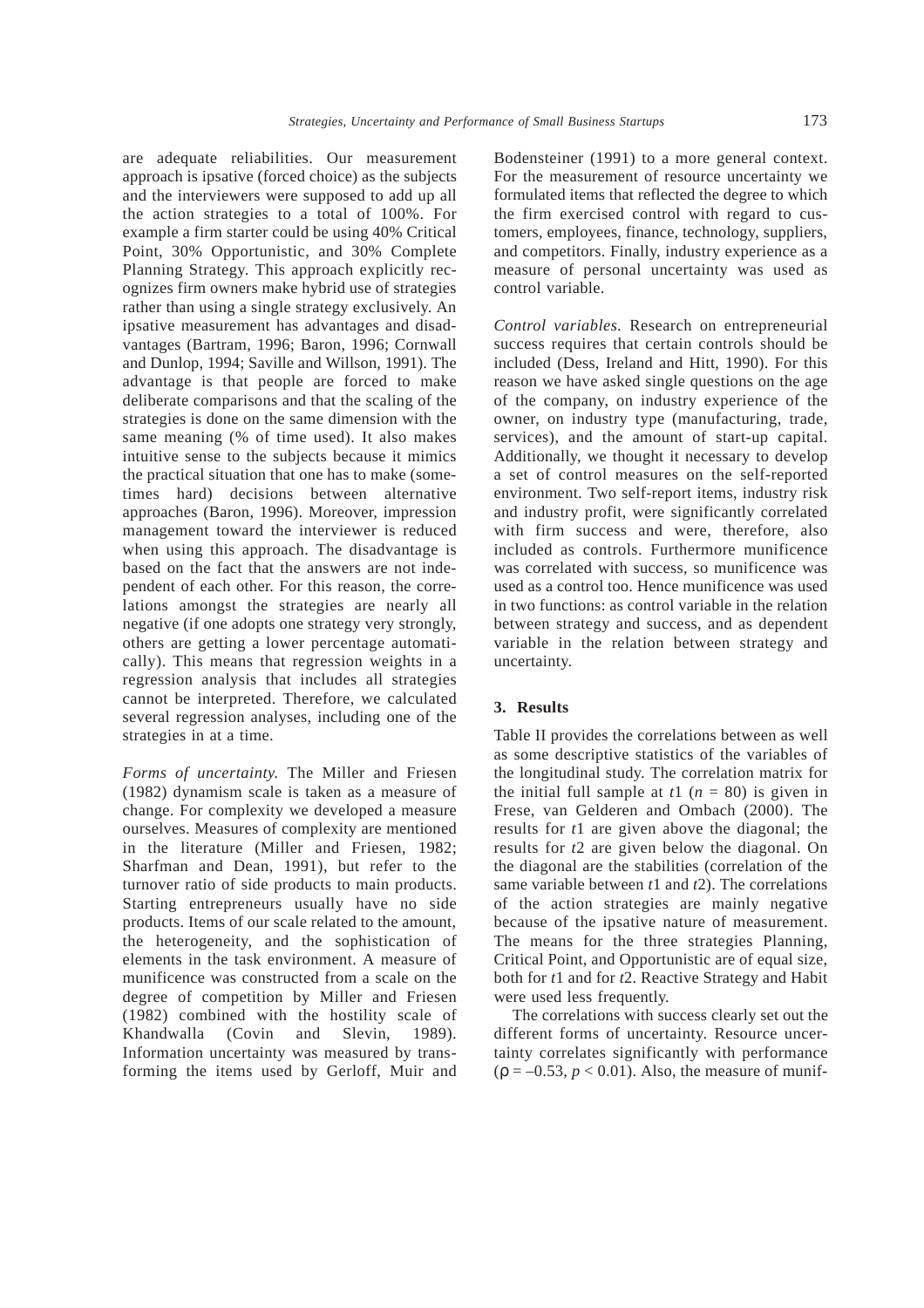| <b>TABLE II</b>                                                                                                     |
|---------------------------------------------------------------------------------------------------------------------|
| Correlation matrix and descriptive statistics of strategies and success $(n = 49)$ . Results t1 above the diagonal; |
| on the diagonal $t \to t^2$ ; under the diagonal $t^2$                                                              |

|                                                   | 1.                       | 2.        | 3.              | 4.        | 5.        | 6.        | 7.           | 8.                       | 9.                       | 10.          |
|---------------------------------------------------|--------------------------|-----------|-----------------|-----------|-----------|-----------|--------------|--------------------------|--------------------------|--------------|
| 1. Complete planning                              | $0.36*$                  | $-0.27$   | $-0.61**$       | $-0.30*$  | $-0.07$   | $-0.12$   | 0.12         | $-0.08$                  | 0.02                     | 0.14         |
| 2. Critical point                                 | $-0.43**$                | $0.35*$   | $-0.01$         | $-0.23$   | $-0.37**$ | 0.24      | 0.05         | $-0.12$                  | $-0.02$                  | 0.02         |
| 3. Opportunistic                                  | $-0.54**$                | 0.10      | $0.30*$         | $-0.21$   | $-0.12$   | 0.15      | $-0.04$      | 0.07                     | 0.14                     | $-0.22$      |
| 4. Reactive                                       | $-0.22$                  | $-0.28$   | $-0.18$         | $0.39**$  | $-0.24$   | $-0.32*$  | $-0.18$      | $-0.10$                  | $-0.04$                  | 0.02         |
| 5. Habit                                          | $-0.03$                  | $-0.48**$ | $-0.29*$        | $-0.11$   | $0.59**$  | 0.12      | 0.04         | $0.29*$                  | $-0.15$                  | 0.03         |
| 6. Total success $n = 49$                         | 0.24                     | 0.16      | 0.06            | $-0.59**$ | $-0.02$   | $0.70**$  | $0.37**$     | $-0.13$                  | 0.05                     | $-0.12$      |
| 7. Age of company                                 | $-0.00$                  | 0.03      | $-0.00$         | 0.13      | $-0.14$   | $-0.01$   | $\equiv$     | 0.18                     | $-0.02$                  | 0.04         |
| 8. Experience of founder                          | $-0.01$                  | 0.06      | $-0.04$         | 0.02      | $-0.03$   | $-0.09$   | 0.19         | $\overline{\phantom{0}}$ | $-0.16$                  | 0.07         |
| 9. Industry dummy one                             | 0.12                     | $-0.13$   | $-0.07$         | 0.08      | 0.00      | $-0.08$   | 0.17         | $-0.08$                  | $\overline{\phantom{0}}$ | $-0.45**$    |
| 10. Industry dummy two                            | 0.05                     | $-0.25$   | 0.02            | $-0.04$   | 0.25      | $-0.12$   | $-0.18$      | $-0.02$                  | $-0.47**$                | $=$          |
| 11. Industry margins                              | 0.02                     | $-0.02$   | 0.24            | $-0.24$   | $-0.02$   | $0.31*$   | 0.22         | $-0.29*$                 | 0.07                     | $-0.02$      |
| 12. Industry risk                                 | 0.03                     | $-0.08$   | $-0.22$         | 0.17      | 0.12      | $-0.28$   | 0.11         | $-0.11$                  | $-0.04$                  | 0.06         |
| 13. Lack of munificence                           | 0.03                     | $-0.09$   | $-0.03$         | $0.39**$  | $-0.26$   | $-0.45**$ | 0.07         | $-0.00$                  | $-0.02$                  | 0.19         |
| 14. Change                                        | $-0.21$                  | 0.18      | 0.11            | $-0.07$   | 0.02      | $-0.01$   | 0.06         | $-0.25$                  | 0.14                     | $-0.04$      |
| 15. Complexity                                    | 0.22                     | $-0.23$   | $-0.19$         | $-0.13$   | $0.30*$   | 0.06      | $-0.03$      | $-0.13$                  | 0.23                     | $-0.36*$     |
| 16. Information uncert.                           | $-0.32*$                 | $-0.18$   | 0.04            | 0.26      | 0.35      | $-0.23$   | $-0.09$      | $-0.16$                  | $-0.28$                  | 0.10         |
| 17. Resource uncertainty                          | $-0.04$                  | $-0.24$   | $-0.01$         | $0.51**$  | $-0.12$   | $-0.53**$ | 0.15         | $-0.10$                  | $-0.20$                  | $-0.10$      |
| M <sub>t2</sub>                                   | 20.0                     | 33.5      | 28.2            | 10.5      | 8.0       | 3.92      |              |                          |                          |              |
| SD t2                                             | 17.8                     | 16.3      | 14.4            | 12.5      | 13.8      | 0.55      |              |                          |                          |              |
|                                                   |                          |           |                 |           |           |           |              |                          |                          |              |
|                                                   |                          |           |                 |           |           |           |              |                          |                          |              |
|                                                   | 11.                      | 12.       | 13.             | 14.       | 15.       | 16.       | 17.          | $M$ t1                   | $SD$ $t1$                | Range        |
| 1. Complete planning                              |                          |           |                 |           |           |           |              | 23.1                     | 21.6                     | $1 - 100$    |
| 2. Critical point                                 |                          |           |                 |           |           |           |              | 33.5                     | 15.1                     | $1 - 100$    |
| 3. Opportunistic                                  |                          |           |                 |           |           |           |              | 26.9                     | 18.6                     | $1 - 100$    |
| 4. Reactive                                       |                          |           |                 |           |           |           |              | 10.4                     | 17.2                     | $1 - 100$    |
| 5. Habit                                          |                          |           |                 |           |           |           |              | 6.1                      | 13.6                     | $1 - 100$    |
| 6. Total success $n = 49$                         |                          |           |                 |           |           |           |              | 3.90                     | 0.53                     | $1 - 5$      |
| 7. Age of company                                 |                          |           |                 |           |           |           |              | 3.55                     | 1.53                     | $0 - 6$      |
|                                                   |                          |           |                 |           |           |           |              | 9.14                     | 9.23                     | $0 - 34$     |
| 8. Experience of founder<br>9. Industry dummy one |                          |           |                 |           |           |           |              | 0.59                     | 0.50                     | $0$ or $1$   |
| 10. Industry dummy two                            |                          |           |                 |           |           |           |              | 0.76                     | 0.43                     | $0$ or $1$   |
| 11. Industry margins                              | $\overline{\phantom{0}}$ |           |                 |           |           |           |              |                          |                          | $1 - 5$      |
| 12. Industry risk                                 | $-1.13$                  |           |                 |           |           |           |              |                          |                          | $1 - 5$      |
| 13. Lack of munificence                           | $-0.39**$                | 0.24      |                 |           |           |           |              |                          |                          | $-1-1$       |
| 14. Change                                        | 0.04                     | 0.02      | $0.29*$         |           |           |           |              |                          |                          | $1 - 7$      |
| 15. Complexity                                    | $-0.05$                  | 0.09      | 0.22            | $0.30*$   |           |           |              |                          |                          | $1 - 5$      |
| 16. Information uncert.                           | 0.0e                     | 0.14      | $-0.03$         | 0.16      | $-0.22$   |           |              |                          |                          | $-1.6 - 1.5$ |
| 17. Resource uncertainty                          | 0.01                     | $0.28*$   | $0.60**$        | $0.30*$   | 0.09      | 0.27      |              |                          |                          | $2.2 - 4.2$  |
| M <sub>t2</sub>                                   | 3.10                     | 3.51      | $-0.02$<br>0.50 | 4.34      | 3.78      | 0.00      | 3.00<br>0.39 |                          |                          |              |

*Note:* \*\* *p* < 0.01 and \* *p* < 0.05.

icence correlates significantly with success ( $\rho =$  $-0.45$ ,  $p < 0.01$ ) as well as with resource uncertainty ( $\rho = 0.60$ ,  $p < 0.01$ ). Change and complexity have correlations with success around zero and information uncertainty falls in between ( $\rho =$  $-0.23$ ).

Table III shows the results on the longitudinal

hierarchical regression analyses of the effects of strategies on success (*t*2). This was done by holding prior success (at *t*1) constant (in step 1), adding the seven control variables in a second and third step, and finally adding strategies in the final step (again in separate analyses). Clearly, we are most interested in the betas and the increments of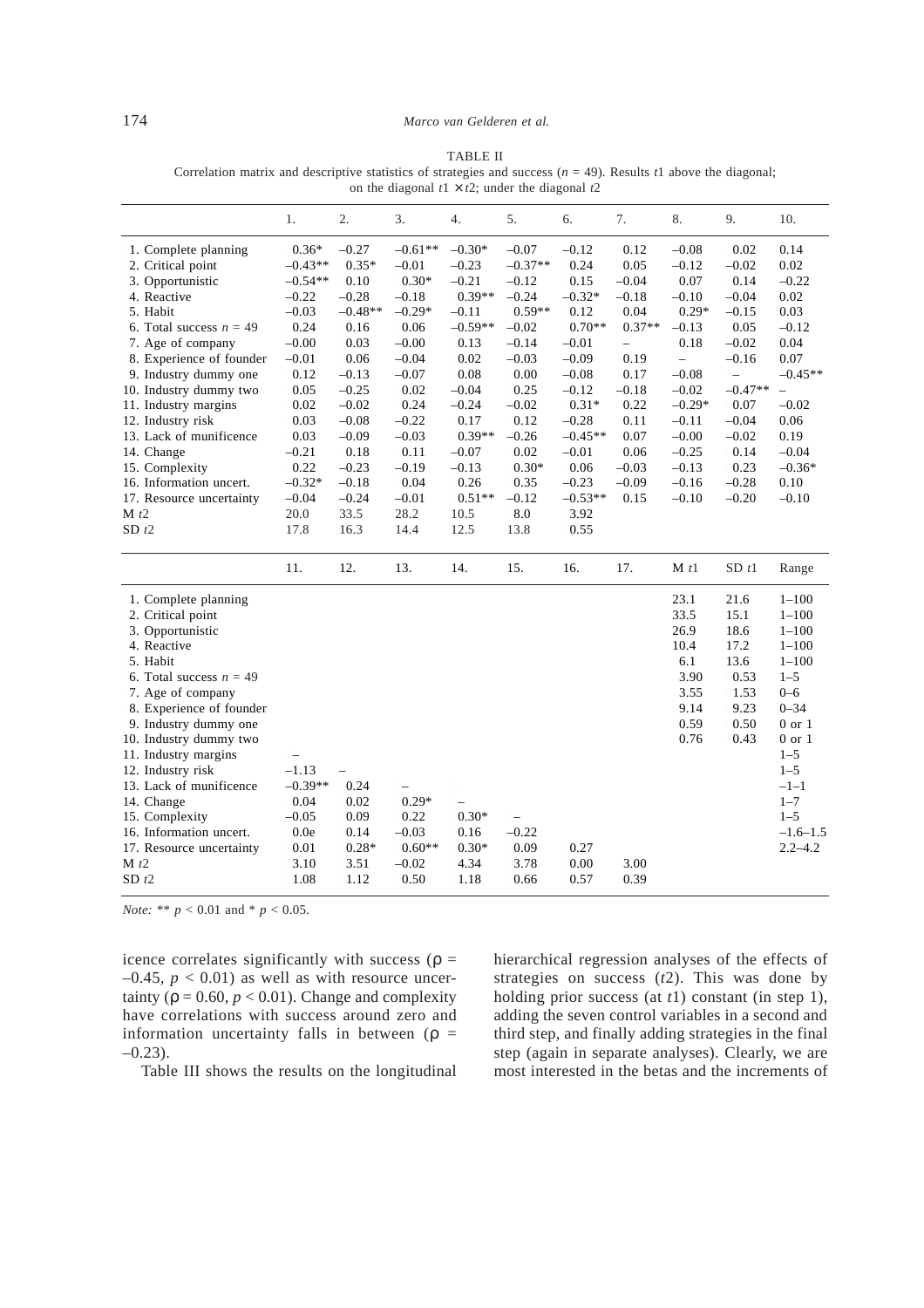*R*2 (Rsq.  $\Delta$ ) after we have added the strategies. The lower left block of step 4 in Table III shows that strategy use at *t*1 made no impact on success status at *t*2. The lower right block of step 4 in Table III shows that Complete Planning (*t*2) had a positive effect on changes in success at *t*2 (albeit this effect is only marginally significant) and that the beta and the *R*2 change for success at *t*2 were significant for Reactive Strategy (*t*2). There was no significant effect for Critical Point. We will come back to that in the discussion.

Table IV shows the second part of the dynamic process: the effects of success on changes in strategies. The method is the same as used for the analysis displayed in Table IV. First, prior (*t*1) strategies are entered separately, then the 7 controls, and in the final step success (*t*1, respectively *t*2, in separate analyses). The results for success *t*1 (lagged effects) are shown in the second last row, the results for success *t*2 in the last row (contemporaneous effects). Changes in Planning Strategy are predicted significantly by success (positive beta) and failure led to an increase of Reactive Strategy (negative beta). The lagged effects are marginally significant and the contemporaneous effects are fully significant.

By and large, our hypotheses are supported: Success leads to a higher use of Planning Strategy and Planning Strategy leads to higher success, with Critical Point being connected to success at an earlier phase. Similarly, Reactive Strategy leads to failure and failure leads to a higher degree of Reactive Strategy.

This suggests the following interpretation. There is a stronger effect of the Critical Point Strategy in the early phase of the success cycle of a firm. In this phase, the founder is bombarded with the need to make quick decisions under a high degree of uncertainty. Thus, the most economic form of planning – the Critical Point Strategy – is the most effective one in this phase. Later (16 months later as in our study), the business has grown and division of labor sets in. In such a phase, Planning Strategy becomes more effective. This Planning Strategy is actually brought forward by the success that may have resulted from the use of the Critical Point Strategy in an earlier phase. There is also a marginally significant lagged effect of prior success on later Planning Strategy use.

The differences between the cross-sectional results at *t*1 and the longitudinal results for the

|                            | Success $t2$ |               |                            |          |               |
|----------------------------|--------------|---------------|----------------------------|----------|---------------|
|                            | β            | Rsq. $\Delta$ |                            |          |               |
| Step 1: success $t1$       | $0.70**$     | $0.49**$      |                            |          |               |
| Step 2: controls $t1$      |              |               |                            |          |               |
| Age of company             | $-0.33**$    |               |                            |          |               |
| Experience of the founder  | 0.07         |               |                            |          |               |
| Industry type dummy one    | $-0.11$      |               |                            |          |               |
| Industry type dummy two    | $-0.13$      | $0.10*$       |                            |          |               |
| Step 3: controls $t2$      |              |               |                            |          |               |
| Environmental munificence  | $-0.06$      |               |                            |          |               |
| Industry risk              | $-0.03$      |               |                            |          |               |
| Industry profit margins    | $0.26*$      | 0.07          |                            | β        | Rsq. $\Delta$ |
| Step 4 (separate analyses) |              |               | Step 4 (separate analyses) |          |               |
| Complete planning $t1$     | 0.03         | 0.00          | Complete planning $t2$     | 0.16#    | 0.02#         |
| Critical point $t1$        | 0.07         | 0.00          | Critical point t2          | 0.04     | 0.00          |
| Opportunistic $t1$         | $-0.07$      | 0.00          | Opportunistic $t2$         | $-0.07$  | 0.00          |
| Reactive $t1$              | 0.00         | 0.00          | Reactive $t2$              | $-0.27*$ | $0.05*$       |
| Habit $t1$                 | $-0.06$      | 0.00          | Habit $t2$                 | 0.00     | 0.00          |

TABLE III Strategies  $(t1 + t2)$  as longitudinal predictors of success  $(t2)$   $(N = 49)$ 

*Note:* \*\*  $p < 0.01$ , \*  $p < 0.05$  and #  $p < 0.10$ .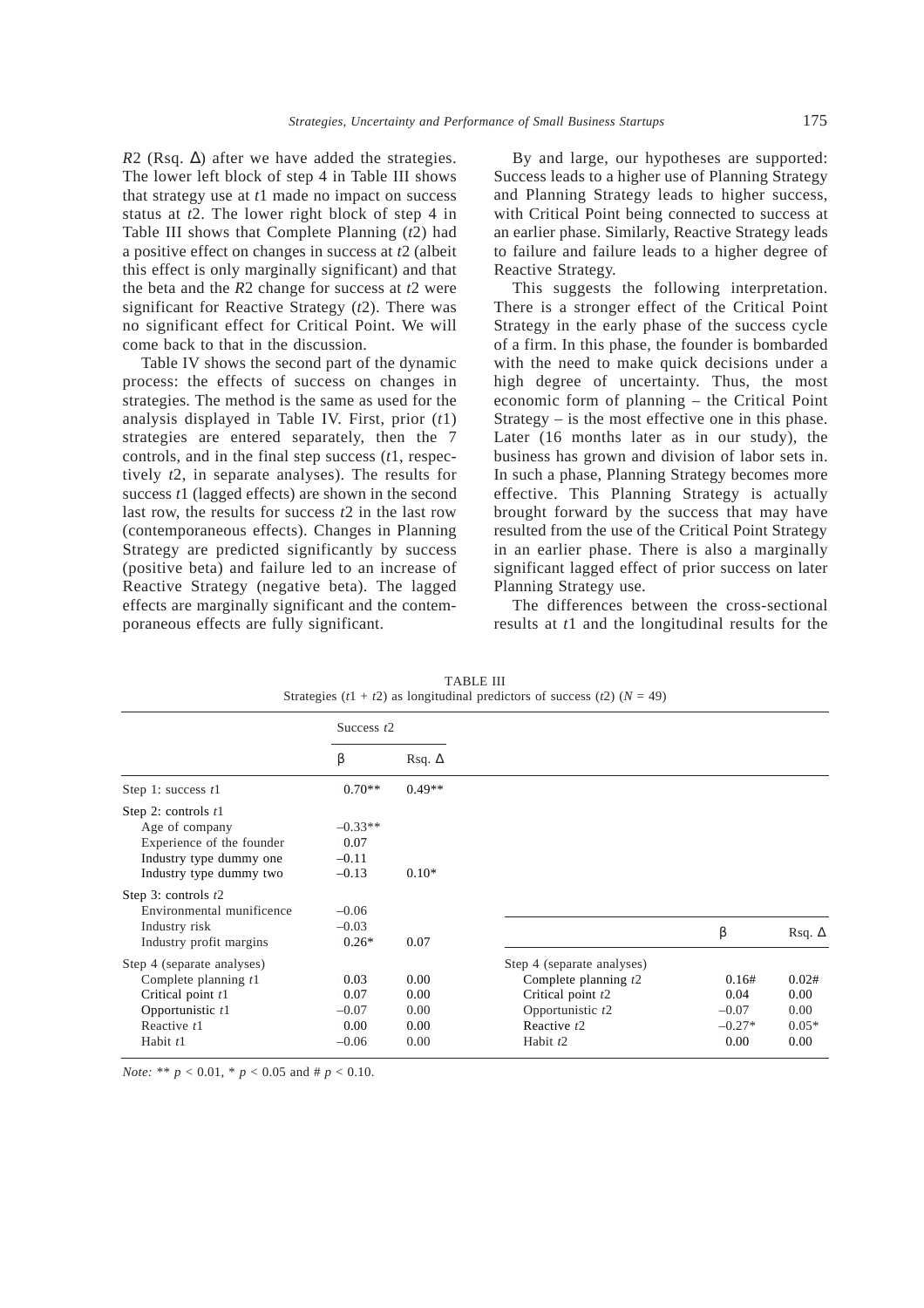|                                 | Complete planning Critical point |               |          |               | Opportunistic |               | Reactive       |                | Habit    |               |
|---------------------------------|----------------------------------|---------------|----------|---------------|---------------|---------------|----------------|----------------|----------|---------------|
|                                 | β                                | Rsq. $\Delta$ | β        | Rsq. $\Delta$ | β             | Rsq. $\Delta$ | β              | Rsq. $\Delta$  | β        | Rsq. $\Delta$ |
| Step 1: strategy $t1$           | $0.36*$                          | $0.13*$       | $0.35*$  | $0.12*$       | $0.30*$       | $0.09*$       |                | $0.39**0.15**$ | $0.59**$ | $0.35**$      |
| Step 2: controls $t1$           |                                  |               |          |               |               |               |                |                |          |               |
| Age of company                  | $-0.07$                          |               | $-0.03$  |               | 0.05          |               | 0.19           |                | $-0.12$  |               |
| Experience of the founder       | 0.04                             |               | 0.08     |               | $-0.08$       |               | 0.03           |                | $-0.18$  |               |
| Industry type dummy one         | 0.15                             |               | $-0.30#$ |               | $-0.10$       |               | 0.07           |                | 0.27     |               |
| Industry type dummy two         | 0.05                             | 0.02          | $-0.40*$ | 0.15#         | 0.05          | 0.02          | 0.02           | 0.05           | 0.33     | $0.16*$       |
| Step 3: controls $t2$           |                                  |               |          |               |               |               |                |                |          |               |
| Lack of munificence             | 0.05                             |               | $-0.04$  |               | 0.08          |               | 0.25           |                | $-0.10$  |               |
| Industry risk                   | $-0.11$                          |               | $-0.08$  |               | 0.09          |               | 0.09           |                | 0.11     |               |
| Industry profit margins         | 0.02                             | 0.01          | 0.02     | 0.01          | 0.23          | 0.04          | $-0.12$        | 0.11           | $-0.12$  | 0.02          |
| Final step: (separate analyses) |                                  |               |          |               |               |               |                |                |          |               |
| Success $t1$                    | 0.33#                            | 0.07#         | $-0.06$  | 0.00          | 0.00          | 0.00          | $-0.30#$       | 0.05#          | $-0.14$  | 0.01          |
| Success $t2$                    | $0.41*$                          | $0.12*$       | $-0.02$  | 0.00          | $-0.06$       | 0.00          | $-0.48**0.16*$ |                | $-0.05$  | 0.02          |

TABLE IV Strategies *t*2 explained by success at *t*1 and success at *t*2 ( $N = 49$ ), respectively

*Note:* \*\*  $p < 0.01$ , \*  $p < 0.05$  and #  $p < 0.10$ .

Critical Point Strategy add to the notion that Critical Point Strategy precedes Complete Planning Strategy in the success cycle. This becomes clear when one looks at the 31 business owners who participated at *t*1 but who did not participate at *t*2 because they either could not be traced or were out of business. As it turns out, these non-participants used the Critical Point Strategy significantly less often than those who participated in the second wave  $(F(1,68) = 13.00,$  $p < 0.01$ ) (there was no significant differences for the other strategies). Thus, in the second wave we had a higher participation of successful firms  $(F(1.68) = 10.51, p < 0.01)$ . At the same time, the variance of the Critical Point Strategy was reduced which diminishes the chance to find significant correlations with success.

Given the influence that success has on strategy use, we analyzed the effect that the dimensions of the environment - change, complexity, munificence - have on strategy use. A regression model is set up where success at *t*1 and success at *t*2 are included as control variables. Three further controls (age of company, industry experience of owner, two dummy variables describing the three industry types involved) are included in the second step. In the final step, the three dimensions are added to the equation. The results are given in Table V.

The results show that even when controlling for success both at *t*1 and at *t*2, there is still variance of strategy use that can be explained by uncertainty. As predicted by hypothesis 3, the use of the Complete Planning Strategy is negatively influenced by the changeability of the environment. Complexity is positively connected with the Complete Planning Strategy, and negatively with the Critical Point Strategy and the Opportunistic Strategy, all at the  $p < 0.10$  level. Hypothesis 4 is not confirmed, as the Opportunistic Strategy is also not used more in a changing environment. As predicted by hypothesis 5, a lack of munificence in the environment causes use of the Reactive Strategy. Strikingly, Habit is significantly connected with a complex environment and with a munificent environment. However, given the infrequent use of habit, the power of this result is small.

## **4. Discussion**

The relationships between strategy use and performance are studied longitudinally using a sample of 49 small business startups interviewed at *t*1 and *t*2. We do so in the framework of our PERSUADE model (see Figure 1). We discriminate between five forms of strategy: Reactive, Opportunistic, Complete, Critical Point and Habit Strategy.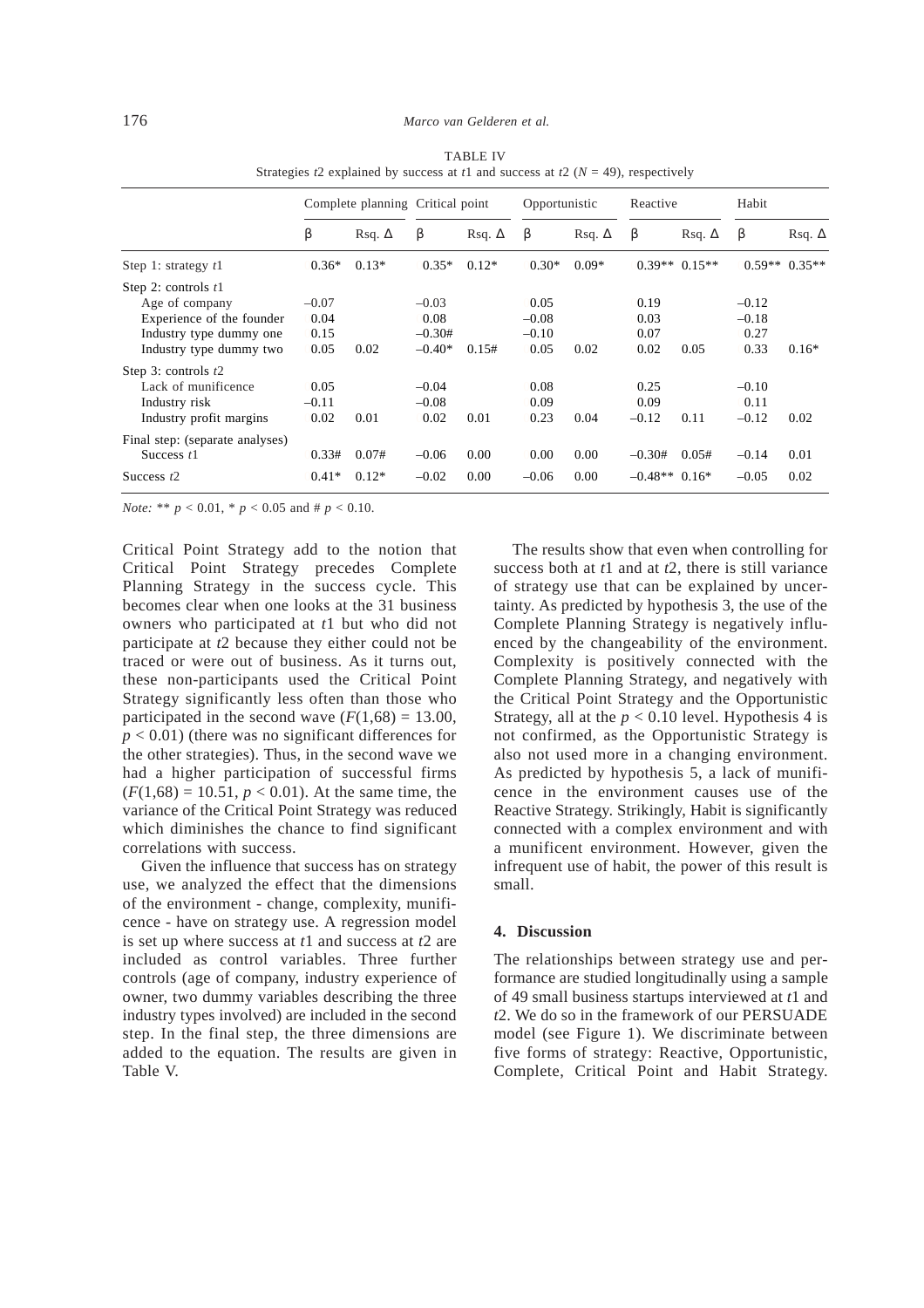|                           | Complete planning Critical point |               |          |               | Opportunistic |               | Reactive |               | Habit    |               |
|---------------------------|----------------------------------|---------------|----------|---------------|---------------|---------------|----------|---------------|----------|---------------|
|                           | β                                | Rsq. $\Delta$ | β        | Rsq. $\Delta$ | β             | Rsq. $\Delta$ | β        | Rsq. $\Delta$ | β        | Rsq. $\Delta$ |
| Step 1: success $t1$      | $-0.10$                          |               | 0.07     |               | 0.13          |               | 0.17     |               | $-0.24$  |               |
| Success $t2$              | 0.39#                            |               | 0.10     |               | 0.00          |               | $-0.61*$ |               | $-0.07$  |               |
|                           |                                  | 0.06          |          | 0.03          |               | 0.00          |          | 0.36          |          | 0.01          |
| Step 2: controls $t1$     |                                  |               |          |               |               |               |          |               |          |               |
| Age of company            | 0.03                             |               | $-0.04$  |               | $-0.04$       |               | 0.06     |               | $-0.01$  |               |
| Experience of the founder | $-0.03$                          |               | 0.09     |               | $-0.02$       |               | $-0.09$  |               | 0.03     |               |
| Industry type dummy one   | $-0.19$                          |               | 0.27     |               | 0.07          |               | 0.10     |               | $-0.23$  |               |
| Industry type dummy two   | $-0.05$                          |               | 0.27     |               | $-0.10$       |               | 0.13     |               | $-0.28#$ |               |
|                           |                                  | 0.05          |          | 0.12          |               | 0.01          |          | 0.02          |          | 0.09          |
| Final step                |                                  |               |          |               |               |               |          |               |          |               |
| Change                    | $-0.33**$                        |               | 0.25     |               | 0.17          |               | $-0.18$  |               | 0.11     |               |
| Complexity                | 0.29#                            |               | $-0.28#$ |               | $-0.32#$      |               | $-0.11$  |               | $0.39**$ |               |
| Lack of munificence       | 0.20                             |               | 0.01     |               | 0.01          |               | 0.26#    |               | $-0.52*$ |               |
|                           |                                  | 0.14#         |          | 0.09          |               | 0.08          |          | 0.06          |          | 0.25          |

TABLE V Strategies at  $t^2$  explained by change, complexity and lack of munificence  $(N = 49)$ 

*Note:* \*\*  $p < 0.01$ , \*  $p < 0.05$  and #  $p < 0.10$ .

Finally, in our setup we devote much attention to different forms of uncertainty and to the influence of some environmental controls.

Our results show that process characteristics of action strategies predict entrepreneurial success and vice versa. In line with our second hypothesis, our results suggest that Reactivity has a circular (or dynamic) relationship with failure. This supports Miles and Snow's (1978) hypothesis that reactors are the least successful in the market (Doty, Glick and Huber, 1993). Although under special circumstances a reactive strategy can be successful, for example when tapping into the information processing capabilities of a dominant customer, generally our results reinforce the argument that at least some restricted form of planning is necessary for success.

Our hypotheses with regard to the Complete Planning and Critical Point strategies are also confirmed by the results. First, we find a positive and significant relationship between Critical Point Strategy and success at *t*1 (reported in Frese, van Gelderen and Ombach, 2000). This is not reproduced at *t*2. At *t*2, we find a marginally significant prediction of success by Complete Planning. Interestingly, this relationship is also dynamic as success predicts Complete Planning at *t*2. The non-lagged (contemporaneous) effects are stronger

for Complete Planning and Reactive Strategies. Thus, the results for *t*2 are in line with our second hypotheses on Planning Strategy.

Schwenk and Shrader (1993) and Miller and Cardinal (1994) pointed out that the relationship between strategic planning (as customarily defined in the management science literature) and success is not as high as one would expect. Often only formal planning is considered in research (Matthews and Scott, 1995; Olson and Bokor, 1995). Our more differentiated conceptualization of what planning means might prove helpful. This can be explained when distinguishing between three forms of planning: Complete Planning Strategy which attempts to use a top down approach; Critical Point also implies some degree of planning, albeit only for the main issue at stake; and Opportunistic Strategy which interjects periods of planning into acting on opportunities. The results suggest a success cycle pattern, in which the Critical Point Strategy is related to success at an earlier phase. Success in turn may lead to the necessity to use a more structured and top down planning approach (Complete Planning). Using this approach helps increasing success. Opportunism has been deemed to be an important strategy in cognitive science (Hayes-Roth and Hayes-Roth, 1979), but does not seem to be so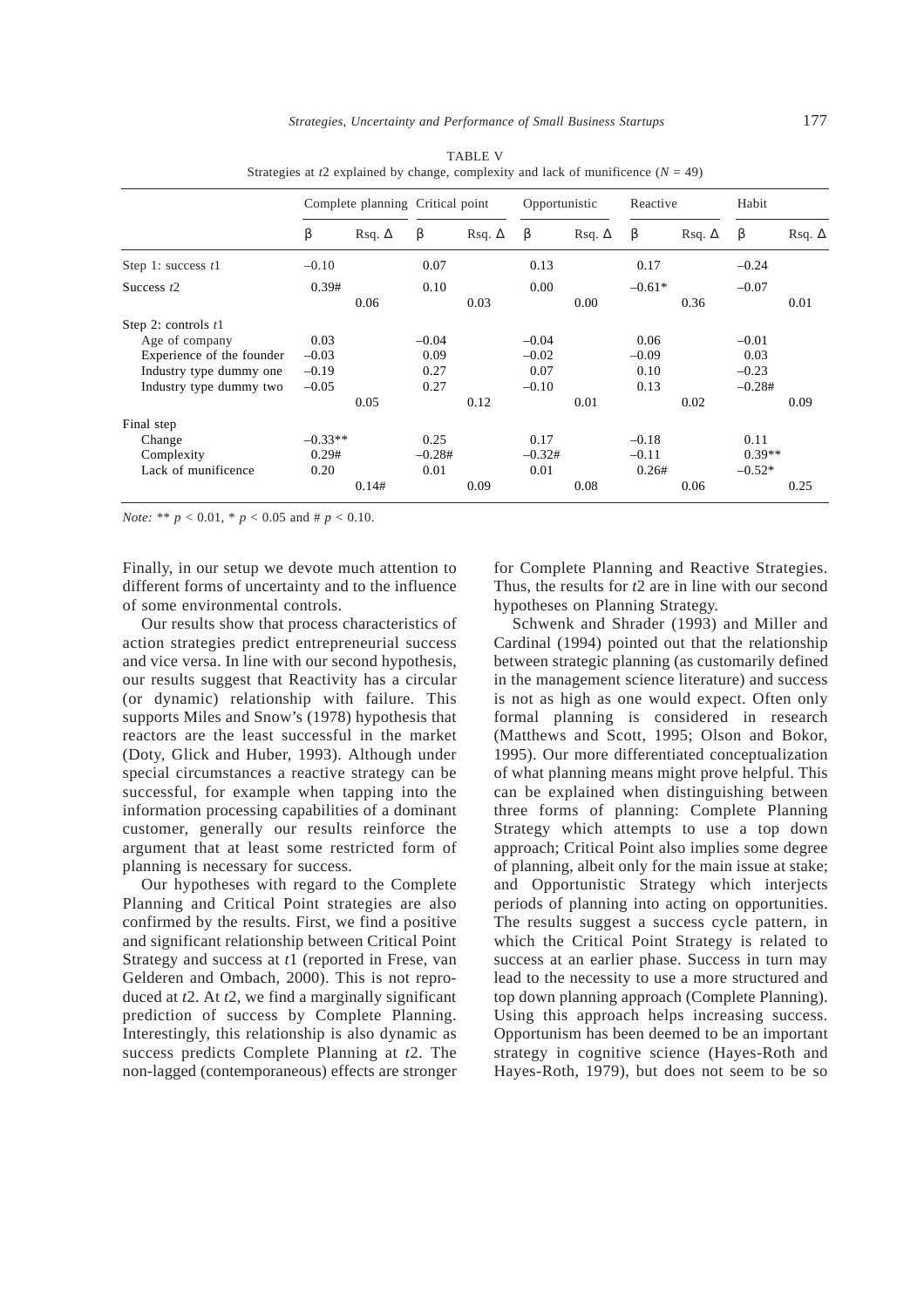clearly related to business ownership success. One reason may be that despite its advantages it leads one to loose sight of one's goals.

Entrepreneurship is related in an ambivalent way to uncertainty. On the one hand, entrepreneurs work for an uncertain income; on the other hand the entrepreneur will attempt to minimize his uncertainty. Our results show that uncertainty will be dealt with in different ways, depending on the type of uncertainty. In a changing environment, a Complete Planning Strategy is not of much use. In a complex environment, entrepreneurs tend to use a Complete Planning Strategy but not to use a Critical Point or Opportunistic Strategy. In an environment with many competitors and few resources one finds it difficult to plan in whatever form and a Reactive Strategy will be used more often than not.

Our measures of environmental conditions and age show only partly familiar patterns. Industry margins are clearly related to success and give additional evidence for the validity of the success measures (see Table IV). The standardized regression coefficient of –0.33 for age of company with success at *t*2 may be surprising (see Table IV). However, this may be a pure suppressor effect as shown by the non-significant zero order correlation of company with success *t*2 (see Table II).

Our study shows the relationship between firm performance and a process concept of action strategies that differentiates various forms of planning and reacting to the environment by individual business owners. This is made possible by the longitudinal nature of the study, which provides an opportunity to make assumptions about a circular (or dynamic) process of strategy and success. Moreover, the betas in Tables IV and V can be interpreted such that strategies predict changes in success and that success predicts changes in strategies. This comes nearer to a full causal analysis and is superior to typical crosssectional studies in this area. Unfortunately, we would need three waves of data material and more subjects to be able to more fully establish a circular process.

By partialling out the stabillities and by the extensive use of control variables, we have developed a very conservative model. However, as in any study, there are limitations. We could not calculate the interactions between strategies and

environmental factors because the number of observations is too small for such an analysis (Aiken and West, 1991). Another interesting interaction would be the interaction between strategy process and strategy content. Olson and Bokor (1995) provide an example of the interaction between formal planning and innovation. For example, it is a reasonable hypothesis that a niche strategy should be planned formally (using Complete Planning or Critical Point Strategies), while individualized customer orientation may work better within the framework of an opportunistic process.

A problem of many business ownership studies is the survivor bias. All businesses in our sample were successful in the sense that they survived. We attempted to control for this problem, in restricting our sample to new start-ups that were on the market for less than 6 years. However, there is a selection effect, which clearly shows up in our study. Those who could not be reached or who (we learnt from neighbors or themselves) were out of business at *t*2, made use of the successful strategy of Critical Point less frequently. This may also suggest an alternative explanation of why Critical Point predicted success significantly at *t*1 but not any longer at *t*2: Possibly, the variance of this variable was reduced so its correlation with success decreased as well.

One could argue that since we ascertained both strategies and success from one source (the owner) our approach leads to a common method variance problem. However, our interview techniques avoided some of the single source problems. We ascertained strategies by asking the participating owners to give us concrete examples of how they proceeded and we prompted them to provide details on how they operated. Further, we think that strategies do not have obvious differential social desirability implications. For example, even reactive strategies were seen by some owners as sufficient because it meant that they showed to be geared toward situational problems and prospects. Since the interviewer coded the answers after probing the participants, it was also possible to "find" reactive strategies of people who wanted to present themselves as complete planners and vice versa. Generally, structured interviews of this type have been shown to show good reliability in selection research (Wiesner and Cronshaw, 1988).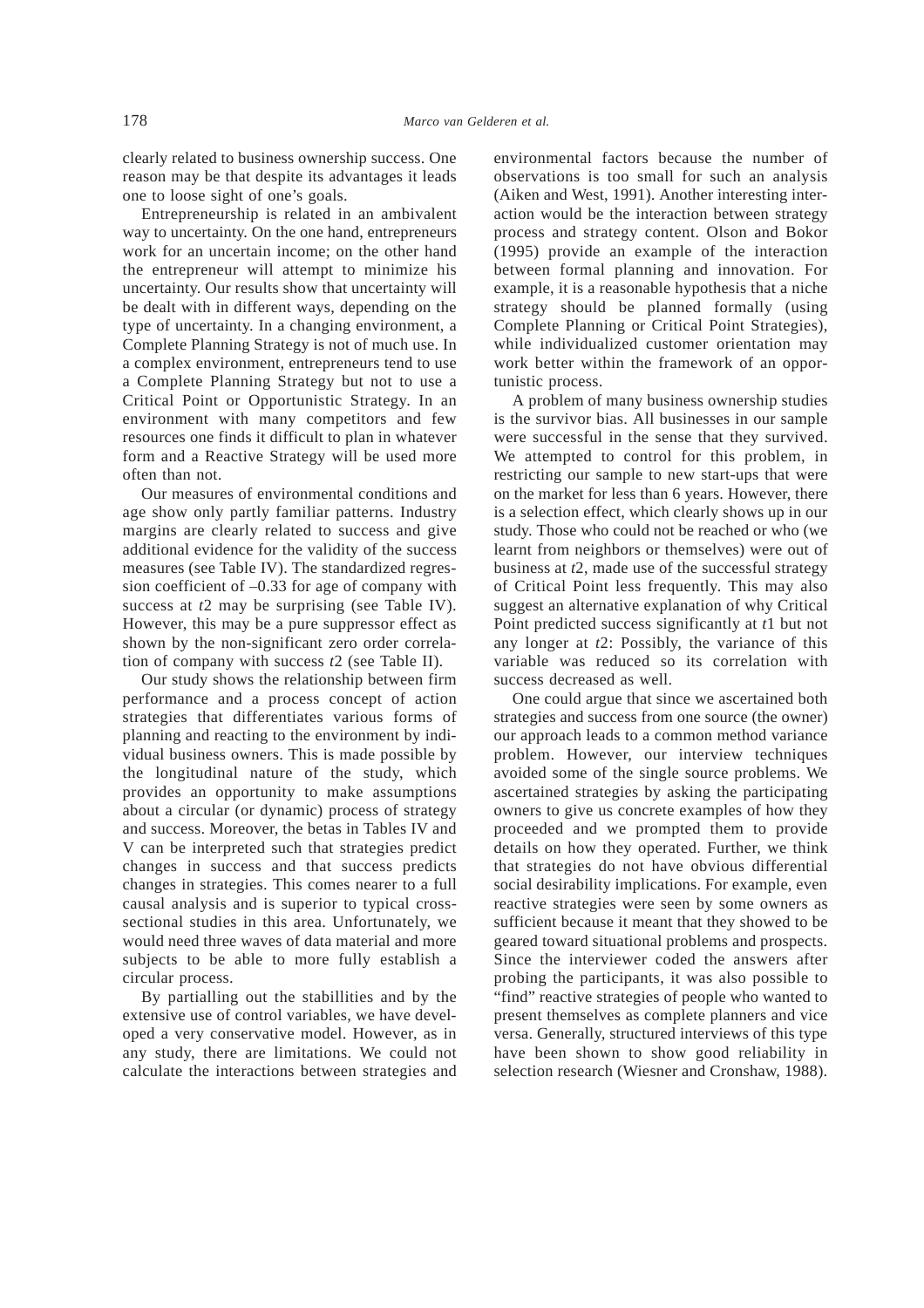Nevertheless, we believe that social desirability plays a role in success measures. Unfortunately, it is practically impossible to get good and reliable archival measures from small business starters. Most of them are not required to submit an official public statement of their financial performance. Even if archival measures are available, problems remain (Boyd, Dess and Rasheed, 1993). For example, a measure like archival profit rate cannot be used since most owners try to reduce profit as much as possible because of fiscal reasons (and they are usually able to do that). On the other hand, in our success measure we have included items on growth of turnover and personnel, which are unlikely to be biased, and which show high correlations with the overall success measure.

Practically, our results mean that the undifferentiated prejudice by advisors and banks as well as other influential agencies that top down planning is always good has to be modified. While it is true that the direct opposite of planning – Reactive Strategy – turns out to be bad in our study as well, different concepts of planning may lead to different results at different points along the success cycle of a firm.

#### **Acknowledgement**

We would like to thank Mr Epping from the Chamber of Commerce of Amsterdam who supported us in providing addresses for our research. An earlier version of this paper has been read at the Babson Conference in Gent, May 1998. This version appeared in the proceedings: Frontiers of Entrepreneurship. The present version is an update of OCfEB (Centre for Economic Policy) Reserach Memorandum 9904. Financial support of OCfEB is greatfully acknowledged.

#### **References**

- Aiken, L. S. and S. G. West, 1991, *Multiple Regression: Testing and Interpreting Interactions*, New York: Sage.
- Audretsch, D. B. and A. R. Thurik, 1997, *Sources of Growth: the Entrepreneurial versus the Managed Economy*, Discussion paper IO 1710, Centre for Economic Policy Research, London.
- Audretsch, D. B. and A. R. Thurik, 2000, 'Capitalism and Democracy in the 21st Century: From the Managed to the Entrepreneurial Economy', *Journal of Evolutionary Economics* **10**, 17–34.
- Audretsch, D. B., M. A. Carree, A. van Stel and A. R. Thurik, 2000, *Economic Growth in the Entrepreneurial Society*, Discussion Paper xxxx, Tinbergen Institute, Erasmus University Rotterdam.
- Austin, J. T. and J. B. Vancouver, 1997, 'Goal Constructs in Psychology: Structure, Process, and Content', *Psychological Bulletin* **120**, 338–375.
- Bandura, A., 1977, 'Self-efficacy: Toward a Unifying Theory of Behavioral Change', *Psychological Review* **84**, 191–215.
- Baron, H., 1996, 'Strengths and Limitations of Ipsative Measurement', *Journal of Occupational and Organizational Psychology* **69**, 49–56.
- Bartram, D., 1996, 'The Relationship between Ipsatized and Normative Measures of Personality', *Journal of Occupational and Organizational Psychology* **69**, 25–39.
- Bhide, A., 1994, 'How Entrepreneurs Craft Strategies that Work', *Harvard Business Review* (March-April), 150–161
- Boyd, B. K., G. G. Dess and A. M. A. Rasheed, 1993, 'Divergence between Archival and Perceptual Measures of the Environment Causes and Consequences', *Academy of Management Review* **18**, 204–226.
- Brüderl, J., P. Preisendörfer and R. Ziegler, 1992, 'Survival Chances of Newly Founded Business Organizations', *American Sociological Review* **57**, 227–242.
- Buchko, A. A., 1994, 'Conceptualization and Measurement of Environmental Uncertainty: An Assessment of the Miles & Snow Perceived Environmental Uncertainty Scale', *Academy of Management Journal* **37**, 410–425.
- Carland, J. W., F. Hoy, W. R. Boulton and J. C. Carland, 1984, 'Differentiating Entrepreneurs from Small Business Owners: A Conceptualization', *Academy of Management Review* **9**, 354–359.
- Carree, M. A. and A. R. Thurik, 1995, 'Profitability and Number of Firms: Their Dynamic Interaction in Dutch Retailing', in A. van Witteloostuijn (ed.), *Studies in Industrial Organization: Market Evolution: Competition and Cooperation*, Boston/Dordrecht: Kluwer Academic Publishers, pp. 257–266.
- Carree, M. A., A. van Stel, A. R. Thurik and A. R. M. Wennekers, 2000, *Business Ownership and Economic Growth in 23 OECD Countries*, Discussion Paper xxxx, Tinbergen Institute, Erasmus University Rotterdam.
- Castrogiovanni, G. J., 1991, 'Environmental Munificence: a Theoretical Assessment', *Academy of Management Review* **16**, 542–565.
- Choi, Y. B., 1993, *Paradigms and Conventions: Uncertainty, Decision Making and Entrepreneurship*, Ann Arbor: University of Michigan Press.
- Covin, J. G. and D. P. Slevin, 1989, 'Strategic Management of Small Firms in Hostile and Benign Environments', *Strategic Management Journal* **10**, 75–87.
- Cornwall, J. M. and W. P. Dunlap, 1994, 'On the Questionable Soundness of Factoring Ipsative Data: A Response to Saville & Willson', *Journal of Occupational and Organizational Psychology* **67**, 89–100.
- Daft, R. L., J. Sormunen and D. Parks, 1988, 'Chief Executive Scanning, Environmental Characteristics, and Company Performance: an Empirical Study', *Strategic Management Journal* **9**, 123–139.
- Dess, G. G. and D. W. Beard, 1984, 'Dimensions of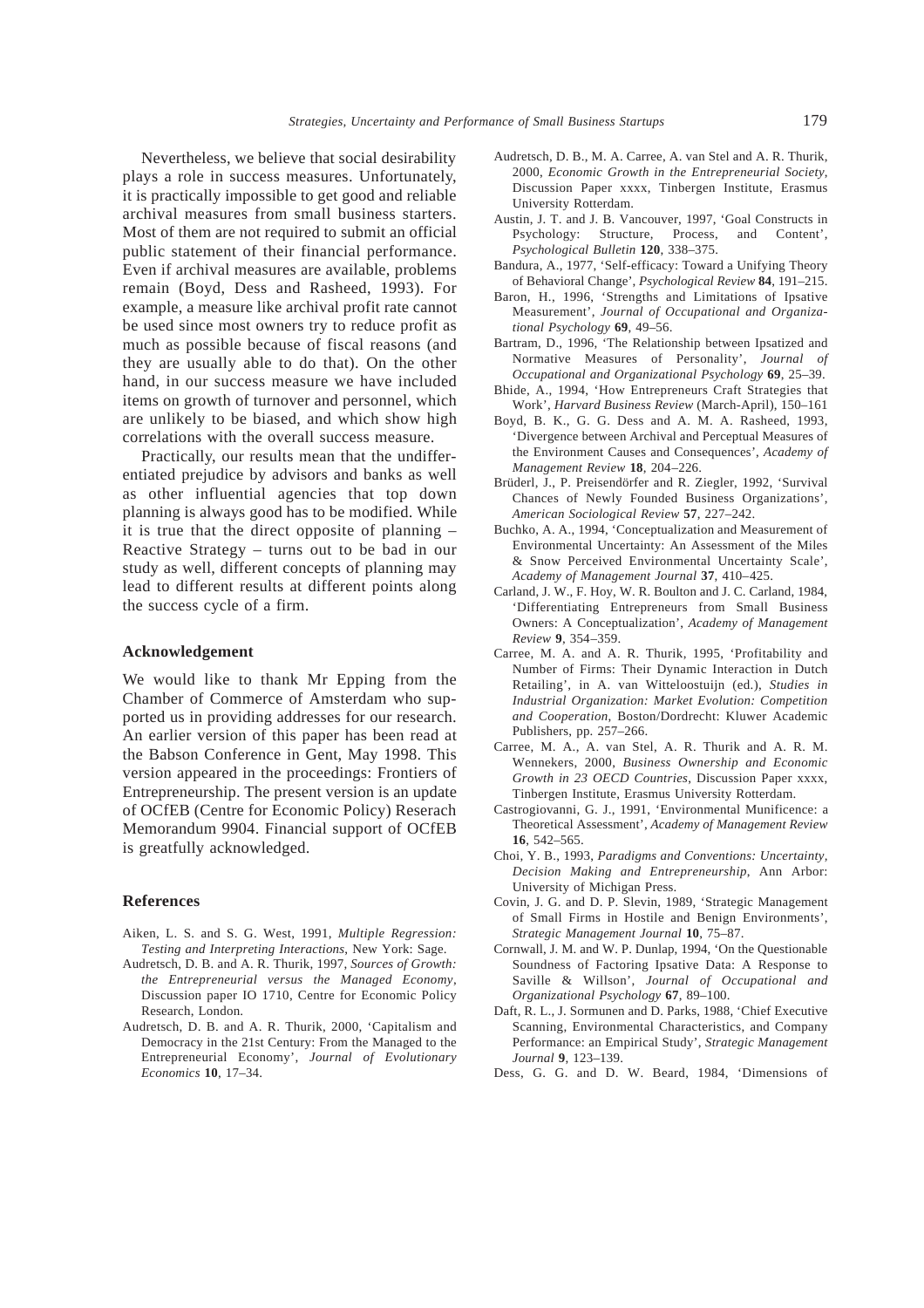Organizational Task Environments', *Administrative Science Quarterly* **29**, 52–73.

- Dess, G. G., R. D. Ireland and M. A. Hitt, 1990, 'Industry Effects and Strategic Management Research', *Journal of Management* **16**, 7–27.
- Dess, G. G., G. T. Lumpkin and J. G. Covin, 1997, 'Entrepreneurial Strategy Making and Firm Performance: Tests of Contingency and Configurational Models', *Strategic Management Journal* **18**, 677–695.
- Dickson, P. H. and K. M. Weaver, 1997, 'Environmental Determinants and Individual-level Moderators of Allianceuse', *Academy of Management Journal* **40**, 404–425.
- Dijk, B. van, 1996, *Determinants of Successful Entrepreneurship*, Masters' thesis, Erasmus University Rotterdam.
- Dijk, B. van and A. R. Thurik, 1998, 'Entrepreneurship, TypologieÎn en Succes', *Bedrijfskunde* **70**, 42–49.
- Doty, D. H, W. H. Glick and G. P. Huber, 1993, 'Fit, Equifinality and Organizational Effectiveness: A Test of Two Configurational Theories', *Academy of Management Journal* **36**, 1196–1250.
- Ekelund, R. B. and R. F. Hébert, 1990, *A History of Economic Theory and Method*, New York: McGraw-Hill.
- Epstein, S. and E. J. O'Brien, 1985, 'The Person-situation Debate in Historical and Current Perspective', *Psychological Bulletin* **98**, 513–537.
- Frese, M. (ed.), 2000, *Success and Failure of Microbusiness Owners in Africa*, Westport, CT: Quorum.
- Frese, M., M. W. van Gelderen and M. Ombach, 2000, 'How to Plan as a Small Scale Business Owner: Psychological Process Characteristics of Action Strategies and Success', *Journal of Small Business Management* **38**, 1–18.
- Frese, M., J. Stewart and B. Hannover, 1987, 'Goal Orientation and Planfulness: Action Styles as Personality Concepts', *Journal of Personality and Social Psychology* **52**, 1182–1194.
- Frese, M. and D. Zapf, 1994, 'Action as the Core of Work Psychology: A German Approach', in H. C. Triandis, M. D. Dunnette and J. M. Hough (eds.), *Handbook of Industrial and Organizational Psychology*, vol. 4, Palo Alto, CA: Consulting Psychology Press, pp. 271–340.
- Gartner, W. B., 1988, '"Who is an Entrepreneur" is the Wrong Question', *Entrepreneurship Theory and Practise* **12**, 11–32.
- Gerloff, E. A., N. K. Muir and B. D. Bodensteiner, 1991, 'Three Components of Perceived Environmental Uncertainty: An Exploratory Analysis of the Effects of Aggregation', *Journal of Management* **17**, 749–768.
- Hacker, W., 1986, *Arbeitspsychologie: Psychische Regulation von Arbeitstätigkeiten*, Berlin: Verlag der Wissenschaften.
- Hacker, W., 1989, 'On the Utility of Procedural Rules: Conditions of the Use of Rules in the Production of Operation Sequences', *Ergonomics* **32**, 717–732.
- Hacker, W., 1992, *Expertenkönnen: Erkennen und Vermitteln*, Göttingen: Hogrefe, Verlag für Angewandte Psychologie.
- Hambrick, D. C. and R. A. D'Aveni, 1988, 'Large Corporate Failures as Downward Spirals', *Administrative Science Quarterly* 33, 1–23.
- Hart, S. L., 1992, 'An Integrative Framework for Strategy

Making Processes', *Academy of Management Review* **17**, 327–351.

- Hart, S. L. and C. Banbury, 1994, 'How Strategy-making Processes can Make a Difference', *Strategic Management Journal* **15**, 251–269.
- Hayes-Roth, B. and F. Hayes-Roth, 1979, 'A Cognitive Model of Planning', *Cognitive Science* **3**, 275–310.
- Hébert, R. F. and A. N. Link, 1989, 'In Search of the Meaning of Entrepreneurship', *Small Business Economics* **1**, 39–49.
- Jovanovic, B., 1982, 'Selection and the Evolution of Industry', *Econometrica* **50**, 649–670.
- Kahneman, D., 1973, *Attention and Effort*, Englewood Cliffs, NJ: Prentice-Hall
- Ketchen, D.J. Jr., J. B. Thomas and R. R. McDaniel Jr., 1996, 'Process, Content and Context: Synergistic Effects on Organizational Performance', *Journal of Management* **22**, 231–257.
- Kimberly, J. and R. Miles, 1980, *The Organizational Life Cycle*, San Francisco: Jossey-Bass.
- Lumpkin, G. T. and G. G. Dess, 1995, 'Simplicity as a Strategy-making Process: The Effects of Stage of Organizational Development and Environment on Performance', *Academy of Management Journal* **38**, 1386–1407.
- Matthews, C. H. and S. G. Scott, 1995, 'Uncertainty and Planning in Small and Entrepreneurial Firms: An Empirical Assessment', *Journal of Small Business Management* **33**,  $34 - 52$
- Meeus, M. T. H. and L. A. G. Oerlemans, 2000, 'Firm Behavior and Innovative Performance. An Empirical Exploration of the Selection-adaptation Debate', *Research Policy* **29**, 41–58.
- Miles, R. E. and C. C. Snow, 1978, *Organization Strategy, Structure, and Process*, New York: McGraw-Hill.
- Milleken, F. J., 1987, 'Three Types of Perceived Uncertainty about the Environment: State, Effect and Response Uncertainty', *Academy of Management Review* **12**, 133–143.
- Miller, C. C. and L. B. Cardinal, 1994, 'Strategic Planning and Firm Performance: A Synthesis of More than Two Decades of Research', *Academy of Management Journal* **37**, 1649–1665.
- Miller, D. and P. Friesen, 1982, 'Innovation in Conservative and Entrepreneurial Firms: Two Models of Strategic Momentum', *Strategic Management Journal* **3**, 1–25.
- Miller, G. A., E. Galanter and K. H. Pribram, 1960, *Plans and the Structure of Behavior*, London: Holt.
- Miner, J. B., N. R. Smith and J. S. Bracker, 1989, 'Role of Entrepreneurial Task Motivation in the Growth of Technologically Innovative Firms', *Journal of Applied Psychology* **74**, 554–560.
- Mintzberg, H., 1978, 'Patterns in Strategy Formulation', *Management Science* **24**, 934–948.
- Nunnally, J. C., 1978, *Psychometric Theory*, 2nd edition, New York: McGraw-Hill.
- Olson, P. D. and D. W. Bokor, 1995, 'Strategy Process-content Interaction: Effects on Growth Performance in Small, Start-up Firms', *Journal of Small Business Management* **33**, 34–44.